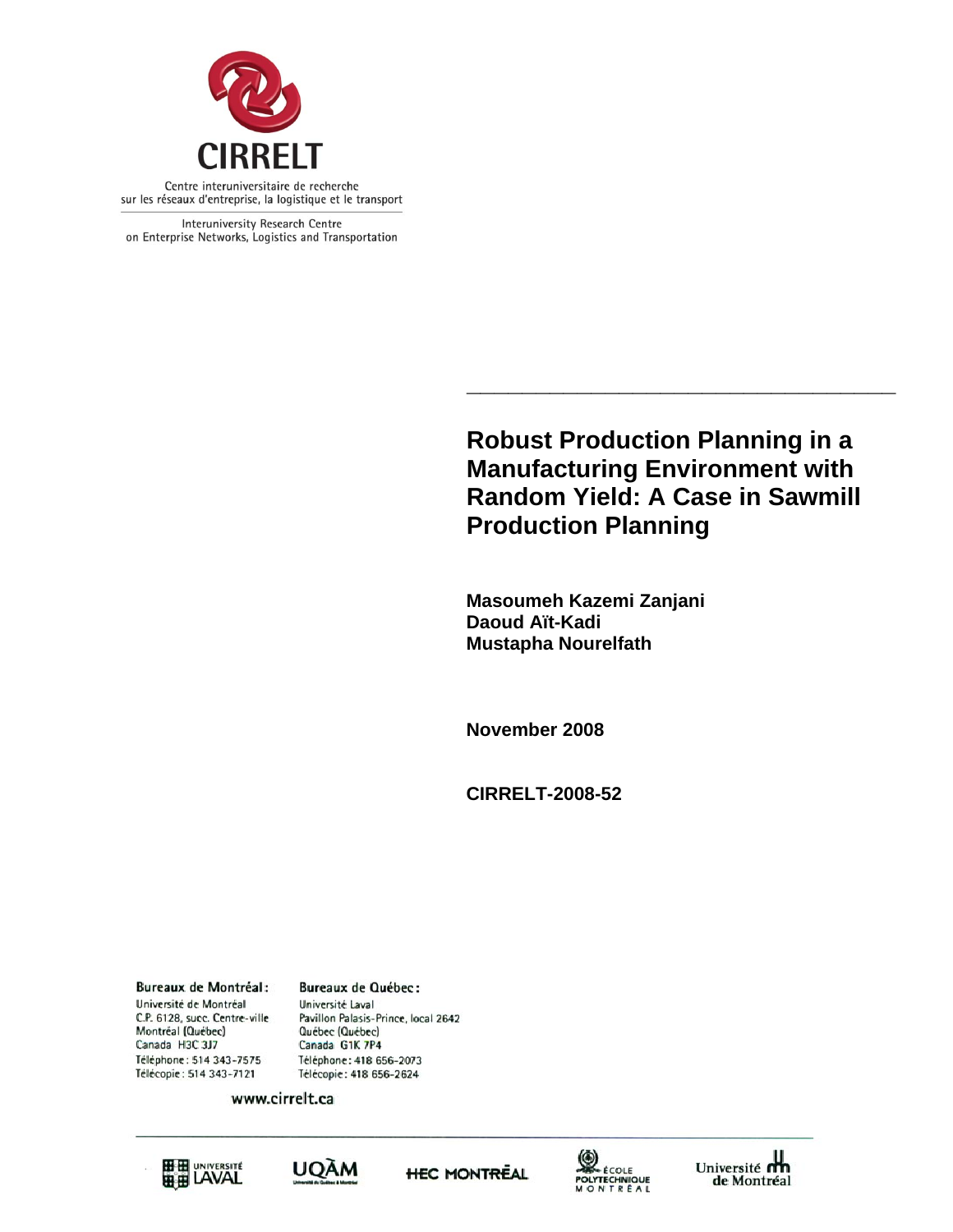# **Robust Production Planning in a Manufacturing Environment with Random Yield: A Case in Sawmill Production Planning**

## **Masoumeh Kazemi Zanjani1,\*, Daoud Aït-Kadi<sup>1</sup> , Mustapha Nourelfath1**

1 Interuniversity Research Centre on Enterprise Networks, Logistics and Transportation (CIRRELT) and Département de génie mécanique, Pavillon Adrien-Pouliot, Université Laval, Québec, Canada G1K 7P4

**Abstract.** This paper addresses a multi-period, multi-product sawmill production planning problem where the yields of processes are random variables due to non-homogeneous quality of raw materials (logs). In order to determine the production plans with robust customer service level, robust optimization approach is applied. Two robust optimization models with different variability measures are proposed, which can be selected based on the tradeoff between the expected backorder/inventory cost and the decision maker risk aversion level about the variability of customer service level. The implementation results of the proposed approach for a realistic scale sawmill example highlights the significance of using robust optimization in generating more robust production plans in the uncertain environments compared with stochastic programming.

**Keywords**. Production, sawmill, robust optimization, stochastic programming, random yield.

**Acknowledgements.** This work was supported by For@c research consortium of Université Laval.

**\_\_\_\_\_\_\_\_\_\_\_\_\_\_\_\_\_\_\_\_\_\_\_\_\_\_\_\_\_**

Results and views expressed in this publication are the sole responsibility of the authors and do not necessarily reflect those of CIRRELT.

Les résultats et opinions contenus dans cette publication ne reflètent pas nécessairement la position du CIRRELT et n'engagent pas sa responsabilité.

<sup>\*</sup> Corresponding author: Masoumeh.KazemiZanjani@cirrelt.ca

Dépôt légal – Bibliothèque et Archives nationales du Québec, Bibliothèque et Archives Canada, 2008

<sup>©</sup> Copyright Kazemi Zanjani, Aït-Kadi, Nourelfath and CIRRELT, 2008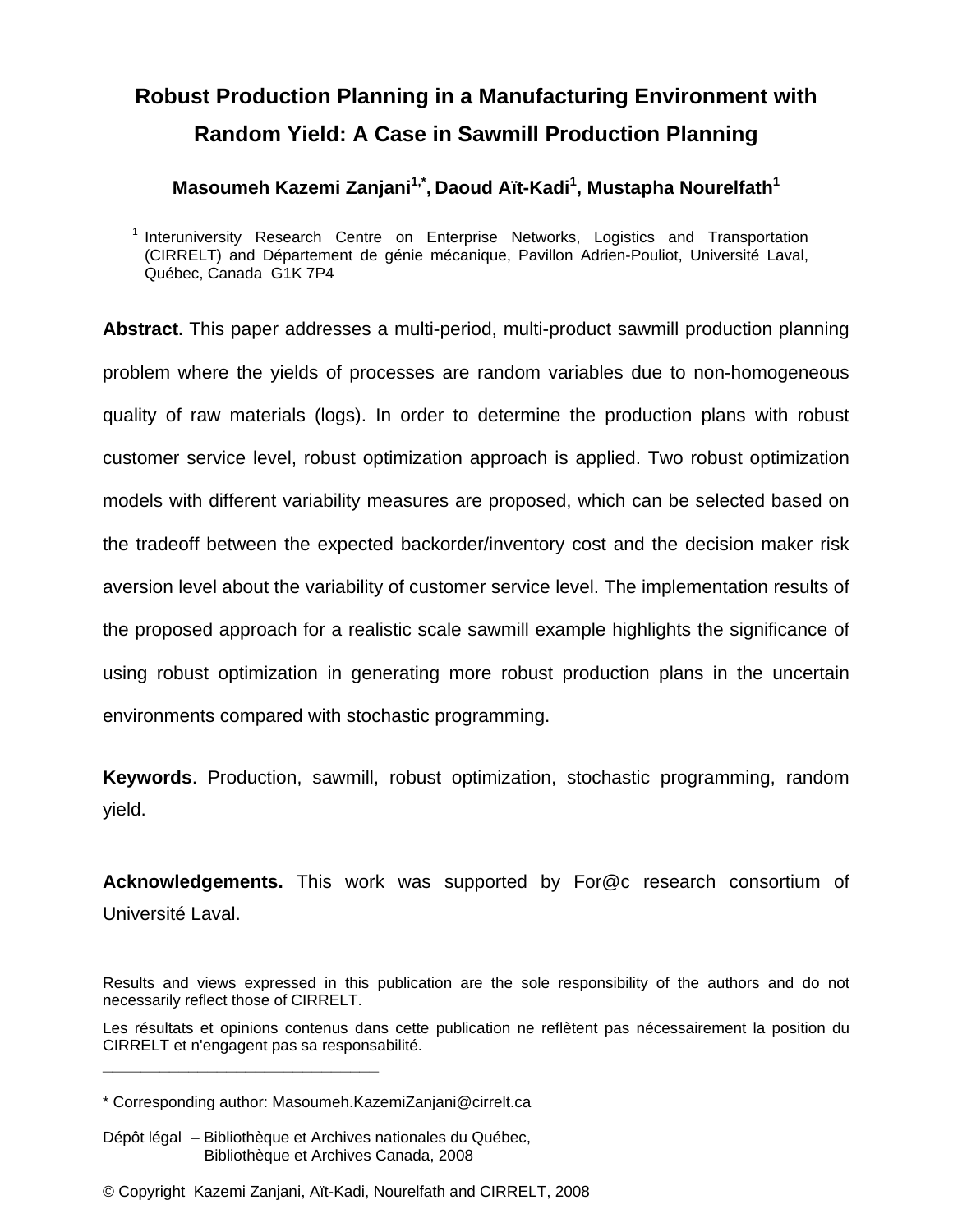#### **1. Introduction**

Production planning in many manufacturing environments is based on some parameters with uncertain values. Uncertainties might arise in product demand, yield of processes, etc. Thus, the robustness of a production plan, in term of fulfillment of product demand, is dependent on incorporating the uncertain parameters in production planning models.

This study is concentrated on multi-period, multi-product (MPMP) production planning in the sawing units of sawmills where possible combinations of log classes and cutting patterns produce simultaneously different mix of lumbers. As logs are grown under uncertain natural circumstances, non-homogeneous and random characteristics (in terms of diameter, number of knots, internal defects, etc.) can be observed in different logs in each class. Consequently, the processes yields (quantities of lumbers that can be produced by each cutting pattern) are random variables. Lumber demand in each period is assumed as a deterministic parameter which is determined based on the received orders. In the sawmill production planning problem, we are looking for the optimal combination of log classes and cutting patterns that best fit against lumber demand. The part of demand that cannot be fulfilled on time, due to machine capacities and/or uncertain yield, will be postponed to the next period by considering a lost sale (backorder) cost. The objective is to minimize products inventory and backorder cost and raw material consumption cost, regarding fulfillment of product demand, machine capacities, and raw material (log) inventory. The uncertainty in the yields of cutting patterns in sawmills can be represented with uncertain yield coefficients in the coefficients of constraints matrix. Regarding to the potential significance of yield uncertainty on the production plan, and customer orientation which is at center of attention in the sawmills which are dependent on the export markets, obtaining robust plans with minimum backorder size (service level) variability is an important goal of production planning in sawmills.

Sawmill production planning problem can be considered as the combination of several classical production planning problems in the literature which have been modeled by linear programming (LP). This problem was formulated by a deterministic LP model and was solved based on the average values for processes yields in Gaudrault et al. (2004). However, if decisions are made based on the deterministic model, there is a risk that the demand might not be met with the right products. Consequently, it results high inventory levels of products with low quality and price as well as extra levels of backorder of products with high quality and price (decreased customer service level). The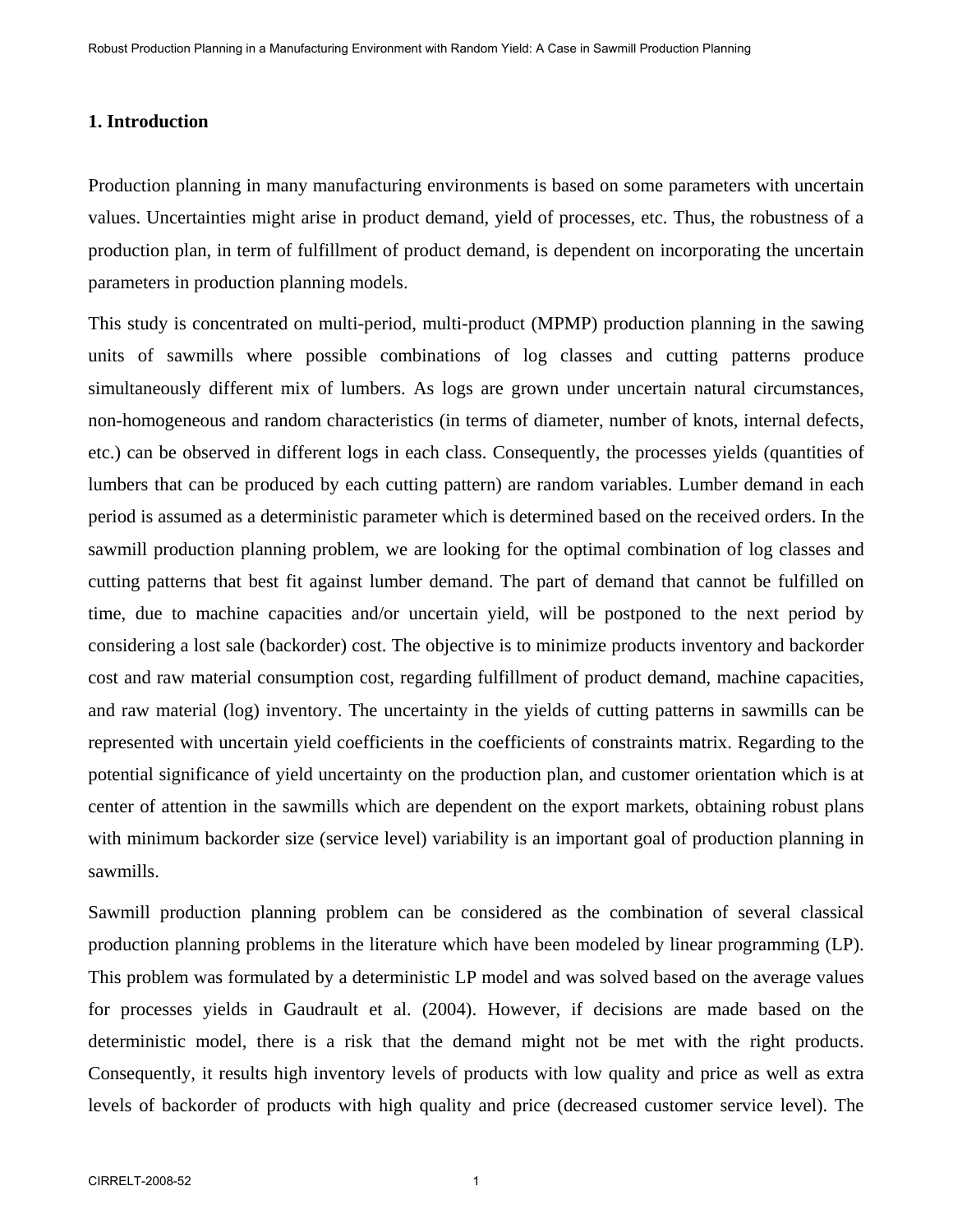other approach in the literature for sawmill production planning is focused on combined optimization type solutions linked to real-time simulation sub-systems (Maness and Norton, 2002; Maness and Adams, 1991; Mendoza et al., 1991). In this approach, the stochastic characteristics of logs are taken into account by assuming that all the input logs are scanned through an X-ray scanner, before planning. Maness and Norton (2002) developed an integrated multi-period production planning model which is the combination of an LP model and a log sawing optimizer (simulator). The LP model acts as a coordinating problem that allocates limited resources. The log sawing optimization models are used to generate columns for the coordinating LP based on the products' shadow prices. Although the stochastic characteristics of logs are considered in this approach, it includes the following limitations: logs, needed for the next planning horizon, are not always available in the sawmill to be scanned before planning. Furthermore, to implement this method, the logs should be processed in production line in the same order they have been simulated, which is not an easy practice. Finally scanning logs before planning is a time consuming process in the high capacity sawmills which delays the planning process.

There are several techniques to incorporate uncertainty in optimization models, including stochastic programming (Birge and Louveux, 1997; Kall and Wallace, 1994; Kall and Mayer, 2005), and robust optimization (Mulvey et al., 1995). Bakir and Byrune (1998) developed a stochastic LP model based on the two-stage deterministic equivalent problem to incorporate demand uncertainty in a multi-period multi-product (MPMP) production planning model. In Escudero et al. (1993) a multi-stage stochastic programming approach was proposed for solving a MPMP production planning model with random demand. Kazemi et al. (2007b; 2008) proposed a two-stage stochastic model for sawmill production; it was shown in Kazemi et al. (2007b; 2008) that the proposed production plans by stochastic programming approach results a considerably lower expected inventory and backorder cost than the plans of the mean-value deterministic model. It is important to note that stochastic programming approach focuses on optimizing the expected performance (e.g. cost) over a range of possible scenarios for the random parameters. We can expect that the system would behave optimally in the *mean* sense. However, the system might perform poorly at a particular realization of scenarios such as the worstcase scenario. More precisely, unacceptable inventory and backorder size for some scenarios might be observed by implementing the solution of two-stage stochastic model. To handle the tradeoff associated with the expected cost and its variability in stochastic programs, Mulvey et al. (1995) proposed the concept of robust optimization. Leung and Wu. (2004) proposed a robust optimization model for stochastic aggregate production planning. In Leung et al. (2006) a robust optimization model was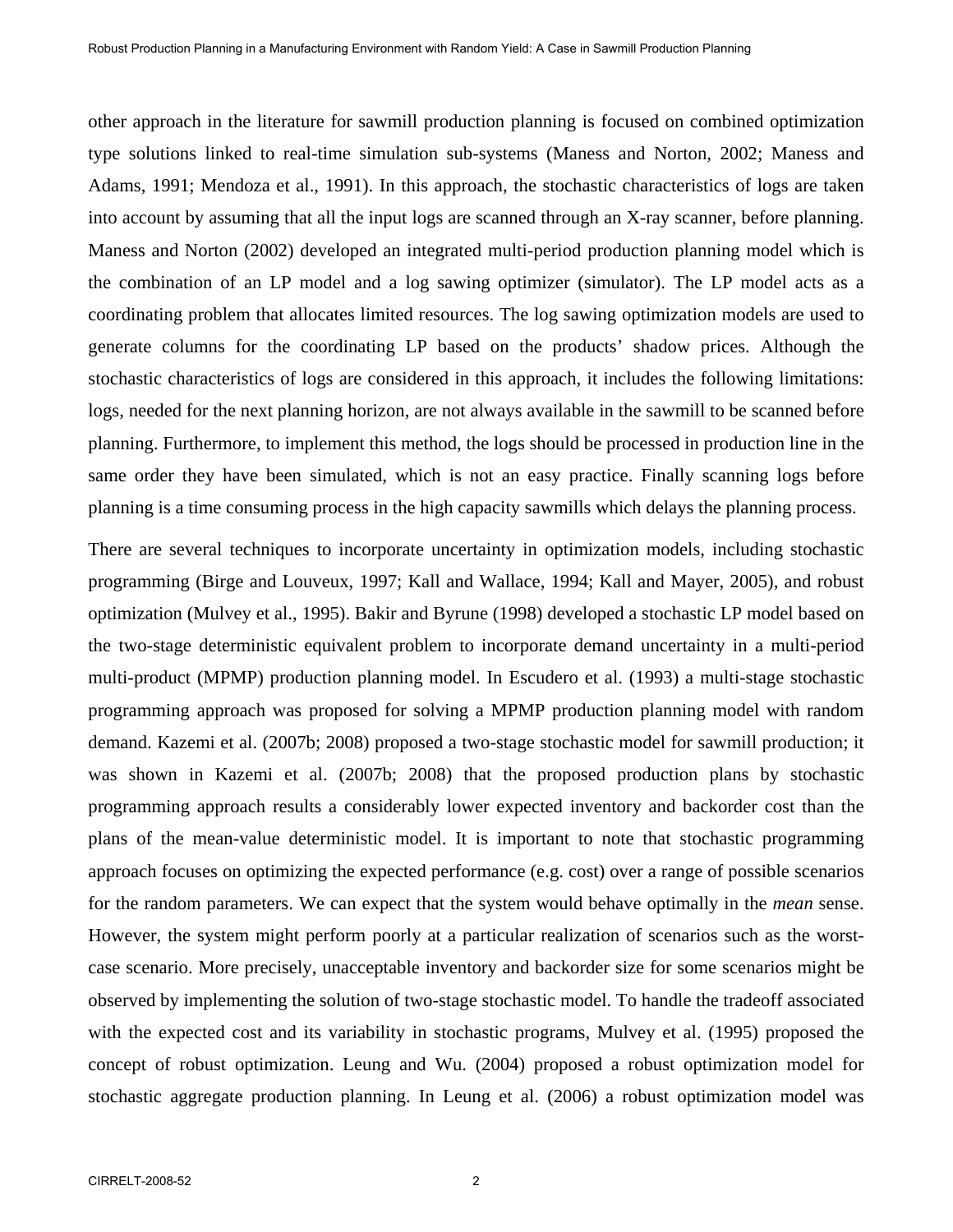developed to address a multi-site aggregate production planning problem in an uncertain environment. In Kazemi et al. (2007a) robust optimization approach was proposed as one of the potential methodologies to address MPMP production planning in a manufacturing environment with random yield.

In this paper, a robust optimization (RO) approach is proposed for multi-period sawmill production planning while considering random characteristics of raw materials (logs) and consequently random processes yields. The random yields are modeled as scenarios with a stationary discrete probability distribution during the planning horizon. We are studying a service sensitive company that wants to establish a reputation for always meeting customer service level. We also define the customer service level as the proportion of the customer demand that can be fulfilled on time, and we use the expected backorder size as a measure for evaluating the service level. Thus, the need for robustness has been mainly recognized in term of determining a robust customer service level by minimizing the products backorder size variability in the presence of different scenarios for random yields. The robustness in the products inventory size is also considered in this problem. Two alternative variability measures are used in the robust optimization model which can be selected depending on risk aversion level of decision maker about backorder/inventory size variability and the total cost. The proposed robust optimization (RO) approach is applied for a realistic-scale sawmill production planning example. The resulted large-scale quadratic programming models are solved by CPLEX 10 in a reasonable amount of time. A comparison between the backorder/inventory size variability in the two-stage stochastic model and the two robust optimization models is provided. Finally, the tradeoff between the backorder/inventory size variability and the expected total cost in the two RO models is discussed and a decision framework to select among them is proposed.

The main contributions of this paper can be summarized as follows. Applying robust optimization approach as a robust tool for sawmill production planning, regarding to the limitations of the existing approaches for sawmill production planning; comparing the performance of two different robust optimization models in controlling the robustness of production plans through applying them for a prototype sawmill; proposing a framework for selecting the most appropriate robust optimization model depending on the risk preferences of the decision maker about service level robustness and total expected cost of plans.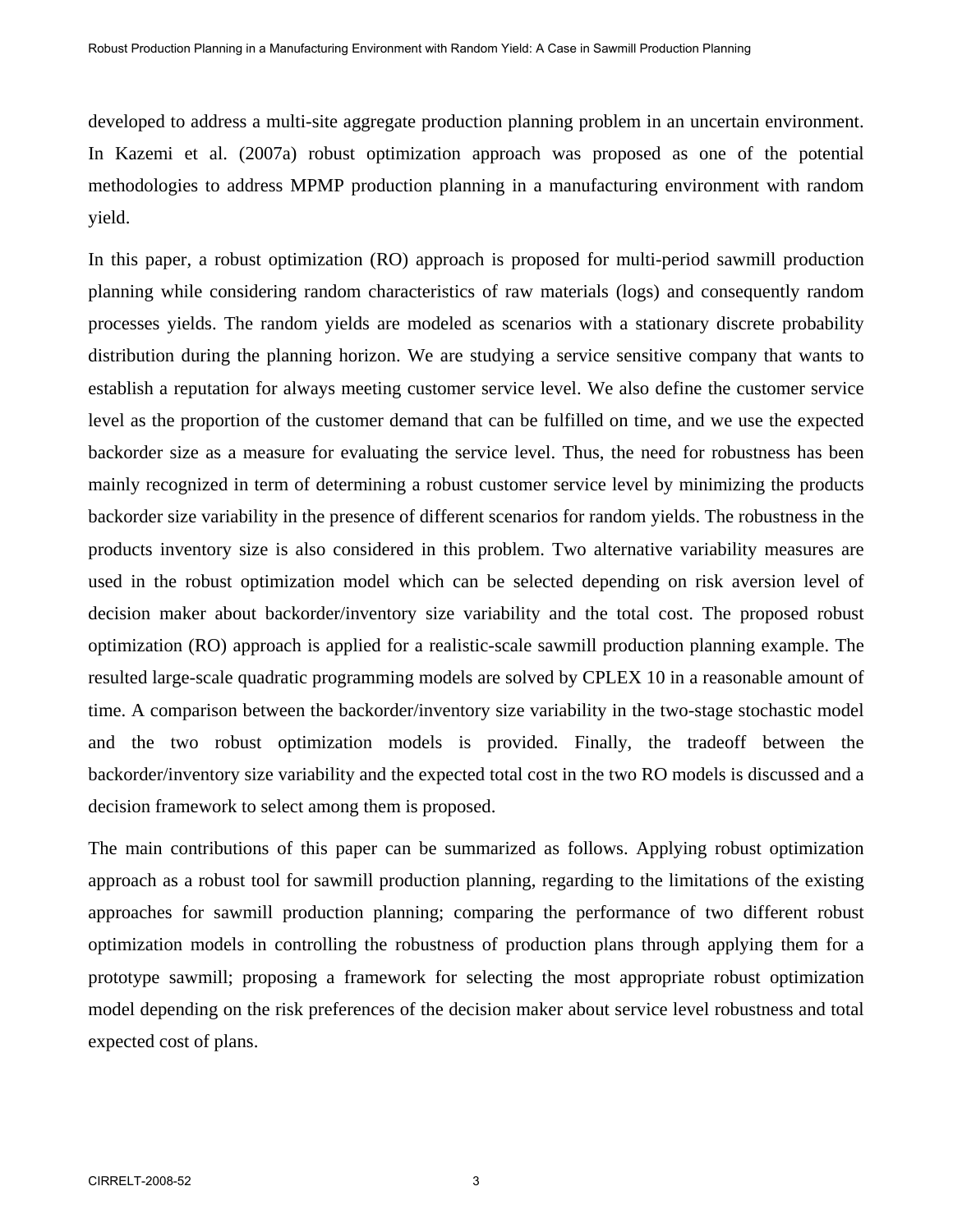The rest of this paper is organized as follows. In section 2, sawmill processes and specific characteristics are introduced. In section 3, the robust optimization formulation for two-stage stochastic programs is provided. In section 4, the proposed robust optimization model for multi-period sawmill production planning is presented. In section 5, the scenario generation approach for random yields is described. In section 6, the computational results of implementing the proposed robust optimization models for a prototype sawmill are provided. Our concluding remarks are given in section 7.

### **2. Sawmill processes and specific characteristics**

There are a number of processes that occur at a sawmill: log sorting, sawing, drying, planing and grading (finishing). Raw materials in the sawmills are the logs which are transported from different districts of forest after bucking the felled trees. The finished and graded lumbers (products) are then transported to the domestic and international markets. Figure 1 illustrates the typical processes. In this paper we focus on operational level production planning in the sawing units of sawmills. In the sawing units, logs are classified according to some attributes namely: diameter class, species, length, taper, etc. Logs are broken down into different dimensions of lumbers by means of different cutting patterns. See figure 2 for three different cutting patterns. Each cutting pattern is a combination of activities that are run on a set of machines. From each log, several pieces of sawn lumber (e.g. 2(in)x4(in)x8(ft),  $2(in)x4(in)x10(ft), 2(in)x6(in)x16(ft),...)$  are produced depending on the cutting pattern. The lumber quality (grade) as well as its quantity yielded by each cutting pattern depends on the quality and characteristics of the input logs. Despite the classification of logs in sawmills, a variety of characteristics might be observed in different logs in each class. In fact, natural variable conditions that occur during the growth period of trees make it impossible to anticipate the exact yields of a log. As it is not possible in many sawmills to scan the logs before planning, the exact yields of cutting patterns for different log classes cannot be determined in priori.

Insert figure 1 here

Insert figure 2 here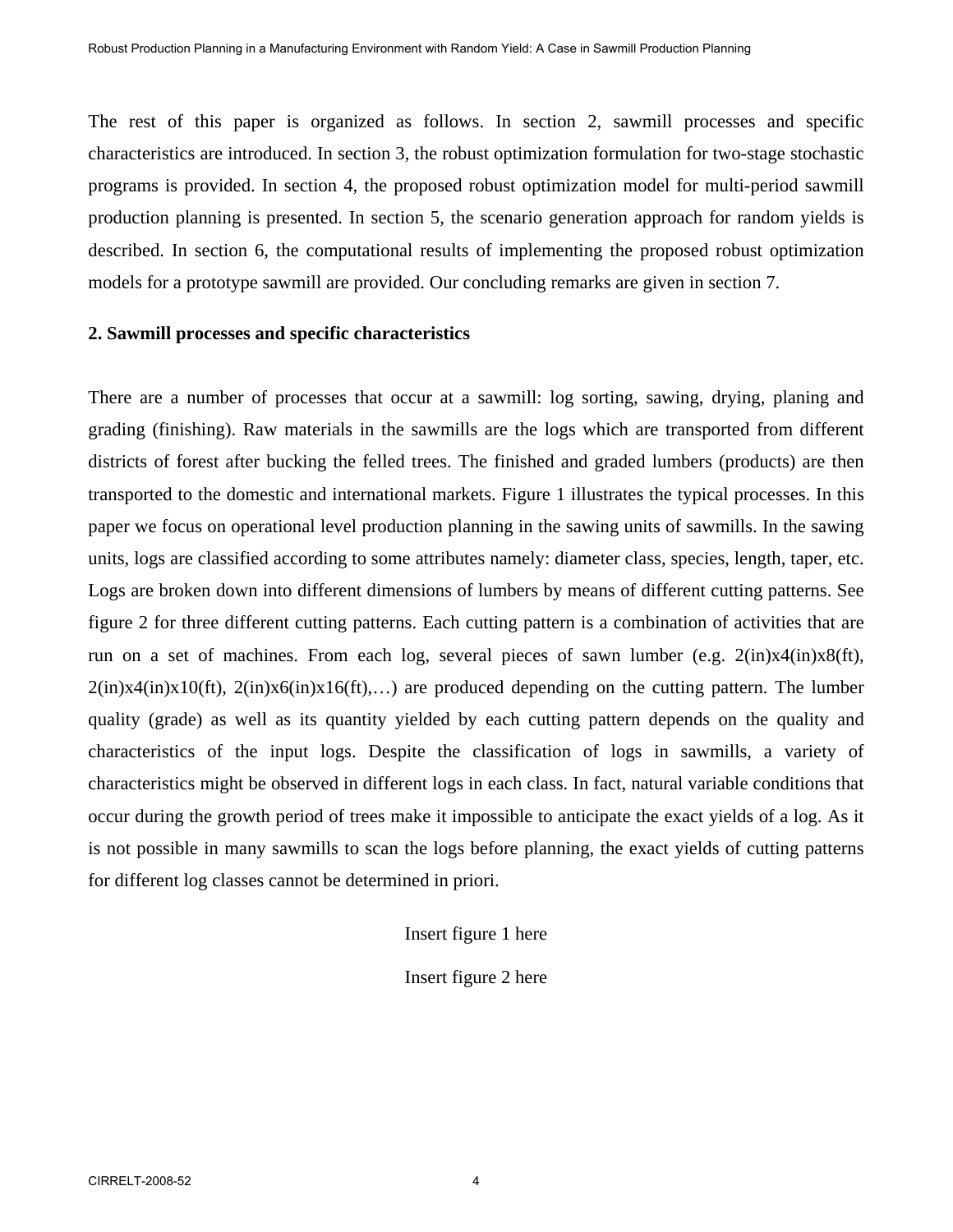#### **3. Robust optimization formulation for two-stage stochastic programs**

The robust optimization method developed by (Mulvey et al., 1995) extends stochastic programming by replacing traditional expected cost minimization objective by one that explicitly addresses cost variability.

Consider the following LP model that includes random parameters:

Minimize 
$$
c^T x
$$
 (1)

Subject to

$$
Ax = b,
$$
  
\n
$$
Bx \le e,
$$
  
\n
$$
x \ge 0,
$$
  
\n(2)

where *B* and *e* represent random technological coefficient matrix and right-hand side vector, respectively. Assume a finite set of scenarios  $\Omega = \{1, 2, ..., S\}$  to model the uncertain parameters; with each scenario  $s \in \Omega$  we associate the subset  $\{d^s, B^s, C^s, e^s\}$  and the probability of the scenario  $p^s$ ,

$$
(\sum_{s=1}^{S} p^{s} = 1)
$$
. The standard two-stage stochastic linear program is formulated as follows.  
SP:

Minimize 
$$
c^T x + \sum_{s \in \Omega} p^s d^{sT} y^s
$$
 (5)

Subject to

$$
Ax = b,
$$
  
\n
$$
B^{s}x + C^{s}y^{s} = e^{s},
$$
  
\n
$$
s \in \Omega,
$$
  
\n(7)

$$
x, y^s \ge 0,\t\t s \in \Omega,\t\t(8)
$$

where *x* denotes the vector of first-stage decision variables whose optimal value is not conditioned on the realization of uncertain parameters,  $y^s$  denotes the vector of second-stage (recourse) decision variables, corresponding to scenario *s*, that are subject to adjustment once the uncertain parameters are observed.  $C<sup>s</sup>$  and  $d<sup>s</sup>$  denote the recourse matrix and the penalty recourse cost vector corresponding to scenario *s*, respectively. The optimal solution of model (5)-(8) will be robust with respect to optimality if it remains close to optimal for any of the scenarios *s*∈Ω . This is termed *solution robustness*. In other words, the solution robustness measures the variability of the recourse cost in model SP for any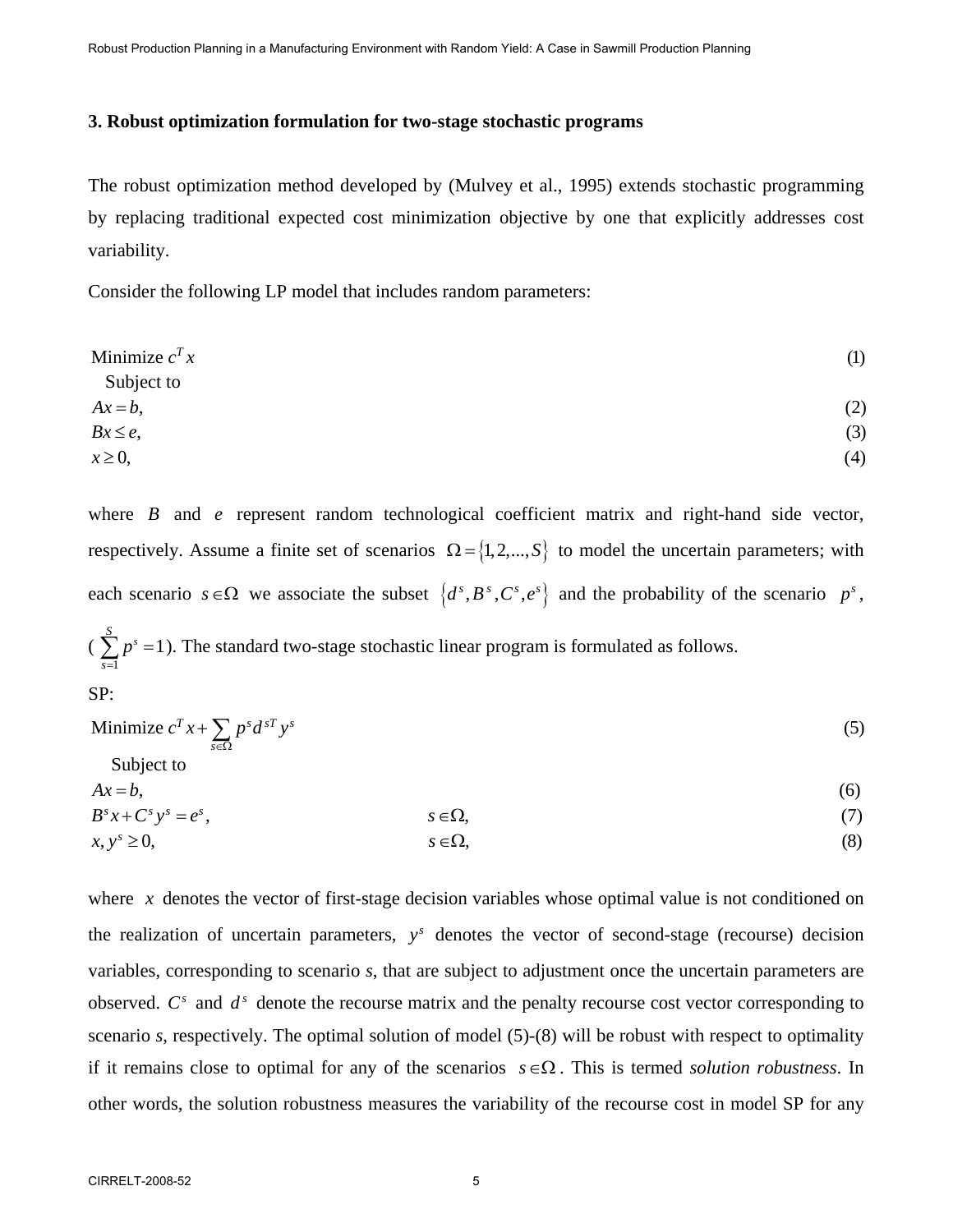of the scenarios  $s \in \Omega$ . The solution is also robust with respect to feasibility if it remains almost feasible for all scenarios. This is termed *model robustness*. The robust optimization (RO) framework introduced by (Mulvey et al., 1995) is a goal programming approach to balance the tradeoffs between solution robustness and model robustness. Hence, the RO approach is to modify the objective in SP as follows.

#### RO:

#### Minimize  $c^T x + \sum p^s d^{sT} y^s + \lambda \sigma(y^1, ..., y^s) + \omega \rho(\delta^1, ..., \delta^s)$  (9) *s*  $c^T x + \sum p^s d^{sT} y^s + \lambda \sigma(y^1, ..., y^s) + \omega \rho(\delta^1, ..., \delta^r)$  $+\sum_{s\in\Omega} p^s d^{sT} y^s + \lambda \sigma(y^1,...,y^s) +$

Subject to  
\n
$$
Ax = b,
$$
 (10)

$$
B^s x + C^s y^s + \delta^s = e^s,
$$
 (11)

$$
x, y^s \ge 0,\qquad s \in \Omega. \tag{12}
$$

The term  $(\sum p^s d^{sT} y^s + \lambda \sigma(y^1, ..., y^s))$ *s*  $p^s d^{sT} y^s + \lambda \sigma(y^1,..., y^r)$  $\sum_{s \in \Omega} p^s d^{sT} y^s + \lambda \sigma(y^1, ..., y^s)$  in the objective function denotes the solution robustness measure, where  $\lambda \ge 0$  is a goal programming weight and  $\sigma(y^1,..., y^s)$  denotes the recourse cost variability measure. By changing  $\lambda$ , the relative importance of the expectation and variability of the recourse cost in the objective can be controlled. The last term in the objective function  $\rho(\delta^1,...,\delta^s)$  is a feasibility penalty function, which is used to penalize the violation of constraints (11) (denoted by  $\delta^s$ ) under some of the scenarios.  $\omega$  is a goal programming weight. In the following, the recourse cost variability measures existing in the literature, as well as the measures that we use in this work, are presented.

#### *3.1. Variability measures in robust optimization models*

The classical approach to model the tradeoff between the expectation and the variability in RO models is to use mean-variance model of Markowitz (1959) which has been implemented in many applications, namely capacity expansion of power systems (Malcolm and Zenios, 1994), stochastic logistic problems (Yu and Li , 2000), stochastic aggregate production planning (Leung and Wu., 2004; Leung et al., 2006). However, there are some exceptions against using mean-variance in some applications: variance is a symmetric risk measure, penalizing the cost both above and below the expected recourse cost, equally. As in the case of production planning it is more convenient to use an asymmetric risk measure that would penalize only costs above the expected value. Shabbir and Shahinidis (1998) proposed to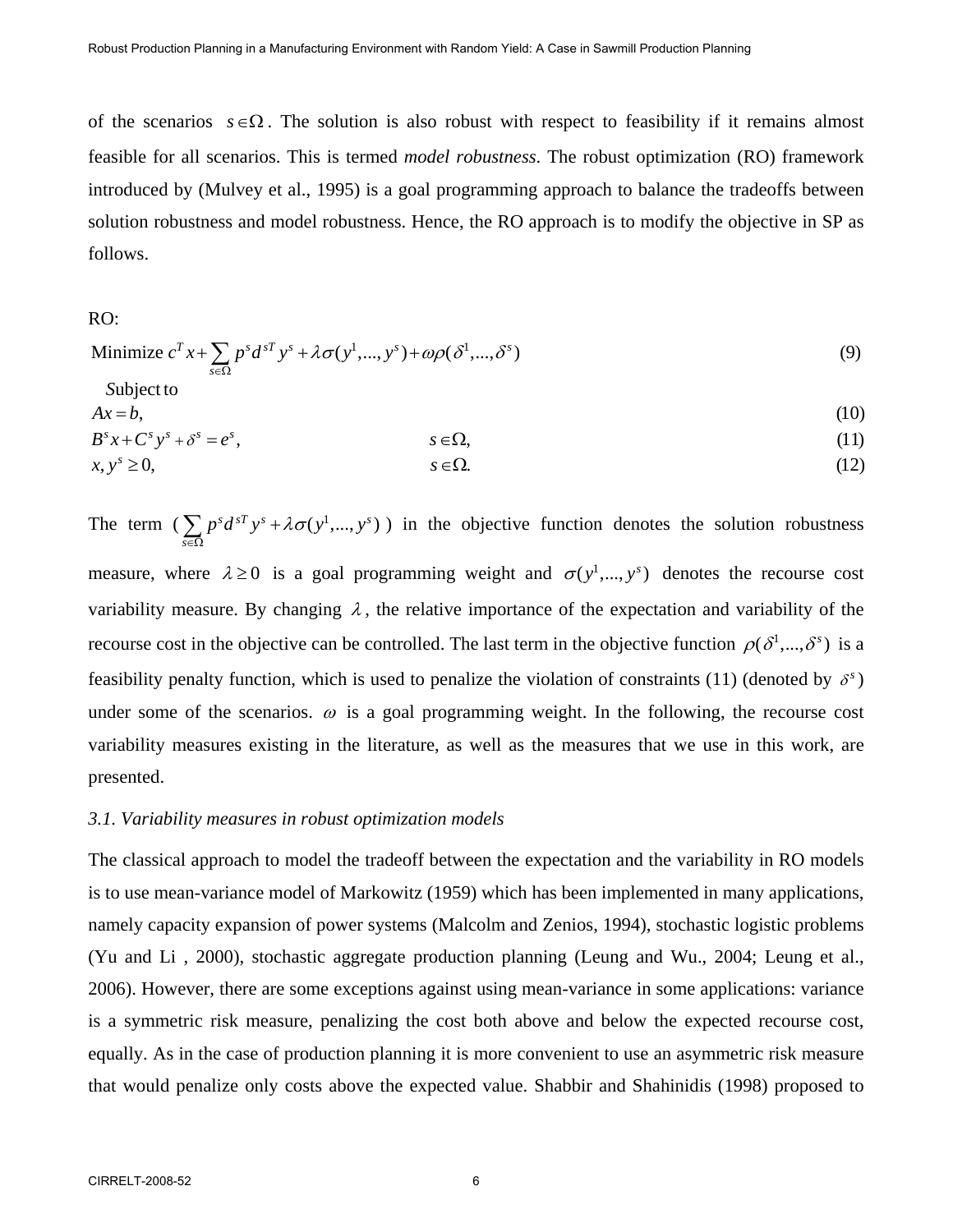use upper partial mean of the recourse cost as the measure of variability in a robust optimization model for process planning under uncertainty. In List et al. (2003) an upper partial moment (UPM) of order 1 was used in a robust optimization model for fleet planning under uncertainty. Takriti and Shabbir (2004) used the upper partial moment of order 2 for robust optimization of two-stage stochastic models.

### *3.2. Proposed variability measures*

As we have already mentioned, in the production planning problem that we are addressing, using the symmetric mean-variance tradeoff for recourse cost can generate solutions that are inefficient and which would not be considered by a rational manager. Regarding the proposed asymmetric variability measures in the literature and the recent developments on optimization solvers, namely CPLEX 10, which have made it possible to solve the large-scale quadratic programs in a reasonable amount of time, we propose two variability measures of recourse costs in this problem, namely the upper partial moment of order 2 (UPM-2), and the upper partial variance (UPV).

### *3.2.1. Upper partial moment of order 2 (UPM-2)*

The upper partial moment of order 2 (used also in Takriti and Shabbir, 2004) is defined as follows.

$$
\overline{\Delta}^2_+ = \sum_{s \in \Omega} p^s \Delta^{s^2}_+, \tag{13}
$$

where

$$
\Delta_+^s = \max\left\{0, \left(d^{sT}y^s - R^*\right)\right\},\tag{14}
$$

and  $R^*$  is the target recourse cost. For scenario *s*,  $\Delta_+^{s^2}$  is the squared positive deviation of that scenario's recourse cost from the target recourse cost. In this way,  $\bar{\Delta}^2$  is defined as the expectation of the squared positive deviations over all scenarios.

### *3.2.2. Upper partial variance (UPV)*

The upper partial variance is the quadratic version of upper partial mean (UPM) of Shabbir and Shahinidis (1998). It is defined as follows.

$$
\overline{\Delta}^2_+ = \sum_{s \in \Omega} p^s \Delta^{s^2}_+, \tag{15}
$$

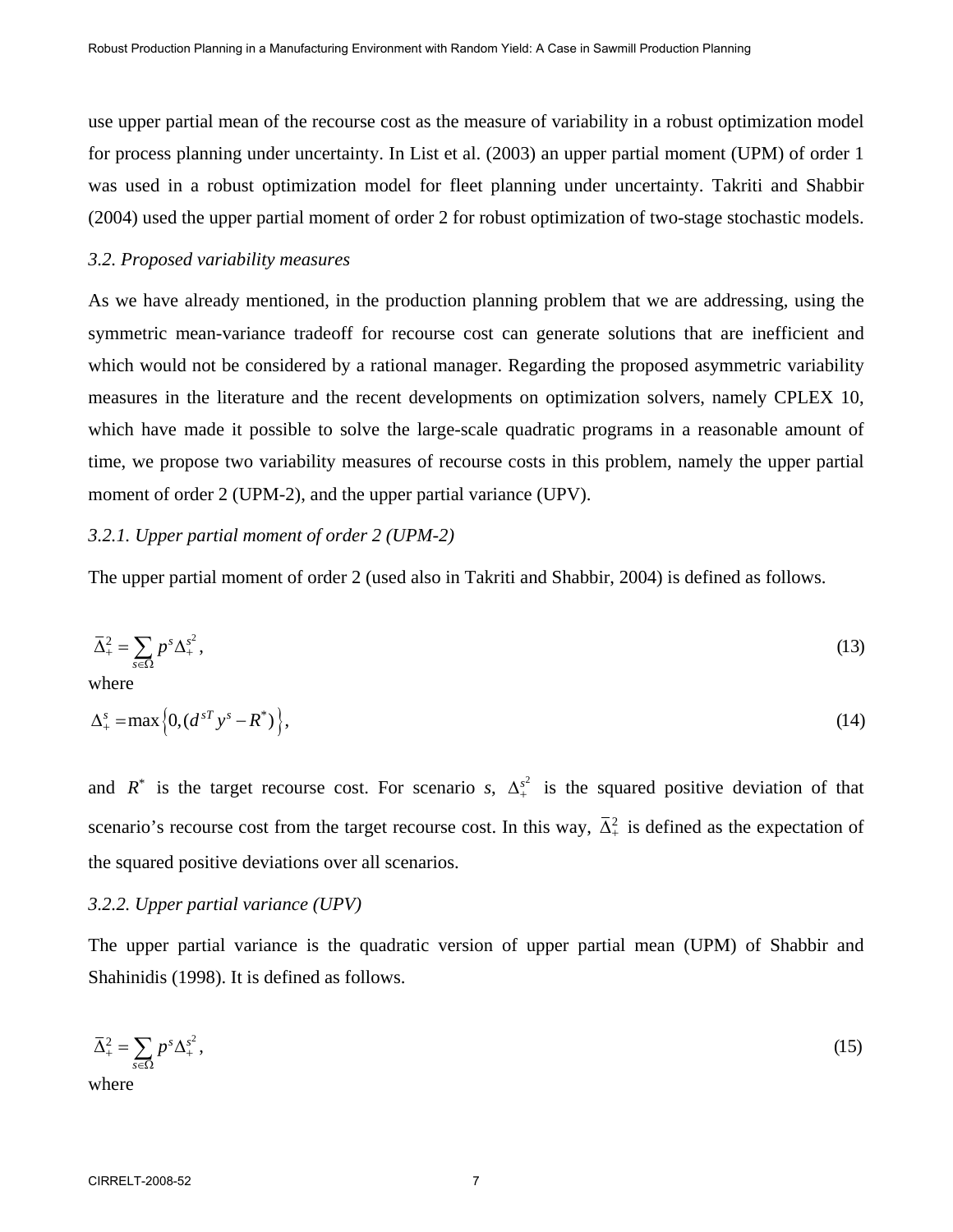$$
\Delta_{+}^{s} = \max\left\{0, \left(d^{sT}y^{s} - \sum_{s \in \Omega} p^{s}d^{sT}y^{s}\right)\right\}.
$$
\n(16)

For scenario *s*,  $\Delta_+^{s^2}$  is the squared positive deviation of that scenario's recourse cost from the expected recourse cost. In this way,  $\overline{\Delta}^2_+$  is defined as the expectation of the squared positive deviations over all scenarios. It should be mentioned that the advantage of UPV variability measure over the (UPM-2) is that UPV does not require a priori specification of a target recourse cost and therefore is more flexible.

### **4. Robust optimization model for multi-period sawmill production planning**

Consider a sawing unit with a set of products (lumbers) P, a set of classes of raw materials (logs) C, a set of production processes A, a set of machines R, a planning horizon consisting of *T* periods, and a scenario set  $\Omega = \{1, 2, ..., S\}$  for random processes yields. For modeling simplicity, we define a production process in a sawing unit as a possible combination of a log class and a cutting pattern. The (first-stage) decision variable is the number of times each process should be run in each period (production plan  $X_{at}$ ). This is equivalent to finding log consumption of each log class as well cutting pattern selection for each log class in each period. The production plan  $X_{at}$  cannot anticipate the yield scenarios and must be feasible for all of the scenarios. Inventory  $(I_{pt}^i)$  and backorder  $(B_{pt}^i)$  size of each product in each period are the recourse decision variables that can be determined based on the firststage production plan and the realized scenarios for processes yields. To state the robust optimization model for this production planning problem, the following notations are used:

#### *4.1. Notations*

### *Indices*

- *p* product (lumber)
- *t* period
- *c* raw material (log) class
- *a* production process (combination of a log class and a cutting pattern)
- *r* machine
- *i* scenario

### *Parameters*

 $h_{nt}$  Inventory holding cost per unit of product *p* in period *t*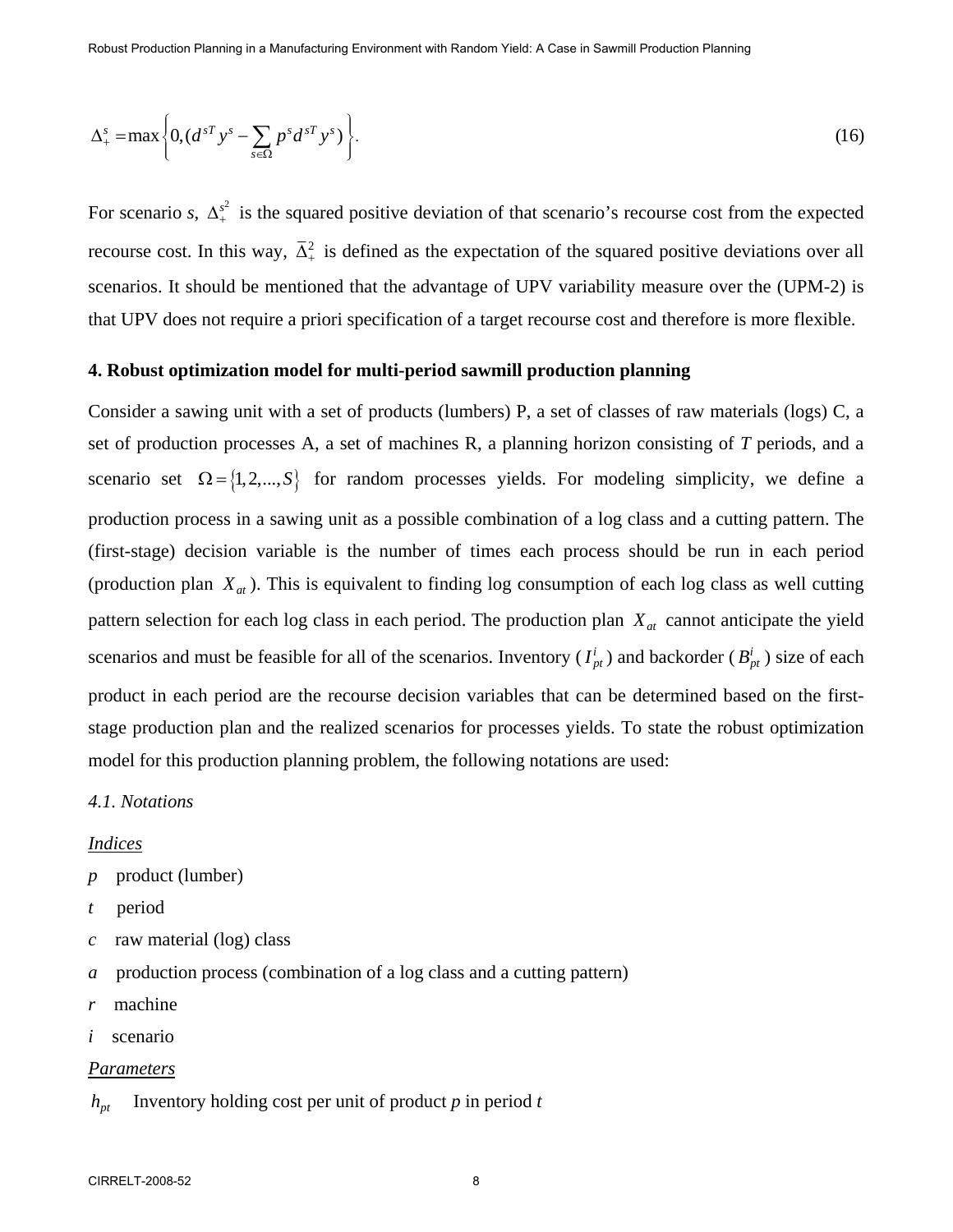- $b_{pt}$ Backorder cost (lost opportunity and goodwill) per unit of product *p* in period *t*
- $m_{ct}$  Raw material cost per unit of class *c* in period *t*
- $I_{\text{on}}$  The inventory of raw material class *c* at the beginning of planning horizon
- $I_{p0}$  The inventory of product *p* at the beginning of planning horizon
- $s_{ct}$  The quantity of raw material of class *c* supplied at the beginning of period *t*
- $d_{pt}$  Demand of product *p* by the end of period *t*
- $\phi_{ac}$  The units of class *c* raw material consumed by process *a* (consumption factor)
- $\rho_{ap}^{i}$  The units of product *p* produced by process *a* (yield of process *a*) for scenario *i*
- $p^i$  The probability of scenario *i*
- $\delta_{ar}$  The capacity consumption of resource *r* by process *a*
- $M_{rt}$  The capacity of resource *r* in period *t*
- *N* Number of yield scenarios
- $\lambda$  Goal programming parameter ( $\lambda \ge 0$ )
- $R^*$  Target inventory/backorder cost

### *Decision variables*

- $X_{at}$  The number of times each process *a* should be run in period *t*
- $I_{ct}$  Inventory size of raw material of class *c* by the end of period *t*
- $I^i_{nt}$ Inventory size of product  $p$  by the end of period  $t$  for scenario  $i$  (recourse decision variable)
- $B_{pt}^{i}$  Backorder size of product *p* by the end of period *t* for scenario *i* (recourse decision variable)
- $\Delta^i_+$  The variability measure of inventory and backorder cost for scenario *i*
- *4.2. The robust optimization model*

Minimize 
$$
Z = \sum_{c \in C} \sum_{t=1}^{T} \sum_{a \in A} m_{ct} \phi_{ac} X_{at} + \sum_{i=1}^{N} \sum_{p \in P} \sum_{t=1}^{T} p^{i} [h_{pt} I_{pt}^{i} + b_{pt} B_{pt}^{i}] + \lambda \sum_{i=1}^{N} p^{i} \Delta_{+}^{i^{2}}
$$
 (17)

Subject to

### Material inventory constraint

$$
I_{ct} = I_{ct-1} + s_{ct} - \sum_{a \in A} \phi_{ac} X_{at}, \qquad t = 1, ..., T, c \in C,
$$
 (18)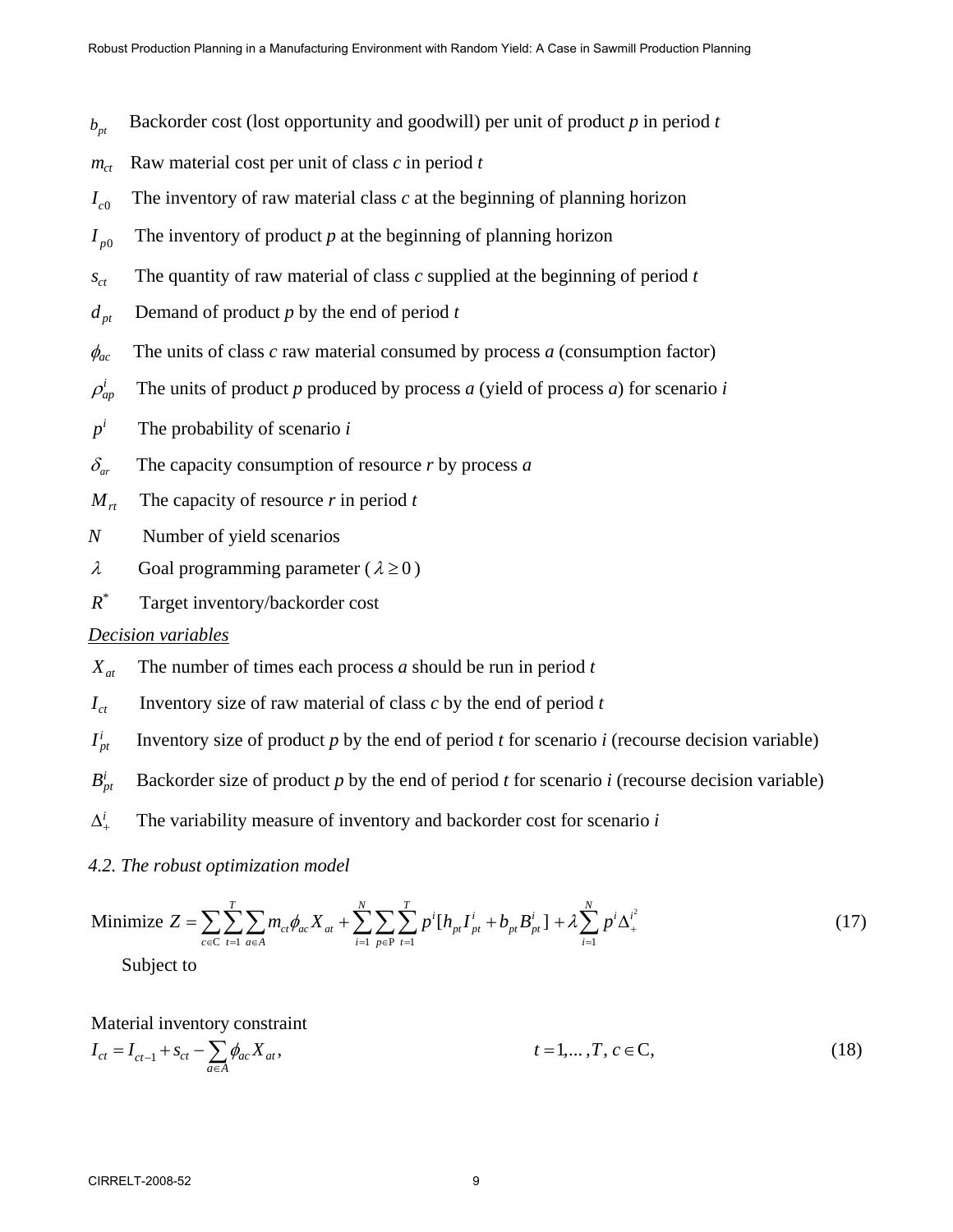Production capacity constraint

$$
\sum_{a \in A} \delta_{ar} X_{at} \le M_{rt}, \qquad t = 1, 2, \dots, T, r \in R,
$$
\n(19)

Product inventory constraint

$$
I_{p1}^{i} - B_{p1}^{i} = I_{p0} + \sum_{a \in A} \rho_{ap}^{i} X_{a1} - d_{p1},
$$
  
\n
$$
I_{pt}^{i} - B_{pt}^{i} = I_{pt-1}^{i} - B_{pt-1}^{i} + \sum_{a \in A} \rho_{ap}^{i} X_{at} - d_{pt},
$$
  
\n
$$
t = 2,...,T, p \in P, i = 1,..., N,
$$
\n(20)

Recourse cost variability

$$
\Delta_{+}^{i} \geq \sum_{p \in P} \sum_{t=1}^{T} (h_{pt} I_{pt}^{i} + b_{pt} B_{pt}^{i}) - \sum_{i'=1}^{N} \sum_{p \in P} \sum_{t=1}^{T} p^{i'} (h_{pt} I_{pt}^{i'} + b_{pt} B_{pt}^{i'}), \qquad i = 1,...,N, \qquad (RO-UPV)
$$
\n
$$
\Delta_{+}^{i} \geq \sum_{p \in P} \sum_{t=1}^{T} (h_{pt} I_{pt}^{i} + b_{pt} B_{pt}^{i}) - R^{*}, \qquad i = 1,...,N, \qquad (RO-(UPM-2))
$$
\n(21)

Non-negativity of all variables  
\n
$$
X_{at} \ge 0
$$
,  $I_{ct} \ge 0$ ,  $I_{pt}^i \ge 0$ ,  $B_{pt}^i \ge 0$ ,  $\Delta_+^i \ge 0$ ,  
\n $C \in C$ ,  $p \in P$ ,  $t = 1,...,T$ ,  $a \in A$ ,  $i = 1,..., N$ . (22)

The objective function (17) is to minimize the raw material consumption cost, the expected inventory and backorder costs, in addition to inventory and backorder cost variability for all scenarios in the planning horizon. The inventory and backorder costs are computed by multiplying the inventory and backorder unit cost by the inventory and backorder size, respectively. As it was mentioned in section 3,  $\lambda$  is the goal programming parameter that models the tradeoff between the expectation and variability of the recourse cost in the objective function. For  $\lambda = 0$ , model (17)-(22) would be the two-stage stochastic model in Kazemi et al. (2007b; 2008). Constraint (18) ensures that the total inventory of raw material of class  $c$  at the end of period  $t$  is equal to its inventory in the previous period plus the quantity of material of class *c* supplied at the beginning of that period  $(s<sub>ct</sub>)$  minus its total consumption in that period. It should be noted that the total consumption of each class of raw material in each period is calculated by multiplying material consumption factor of each process ( $\phi_{ac}$ ) by the number of times that process is executed in that period. Constraint (19) requires that the total production do not exceed the available production capacity. In other words, the sum of capacity consumption of a machine *r* by the corresponding processes in each period should not be greater than the capacity of that machine in that period. Constraints (20) ensure that the sum of inventory (or backorder) of product *p* at the end of period *t* is equal to its inventory (or backorder) in the previous period plus the total production of that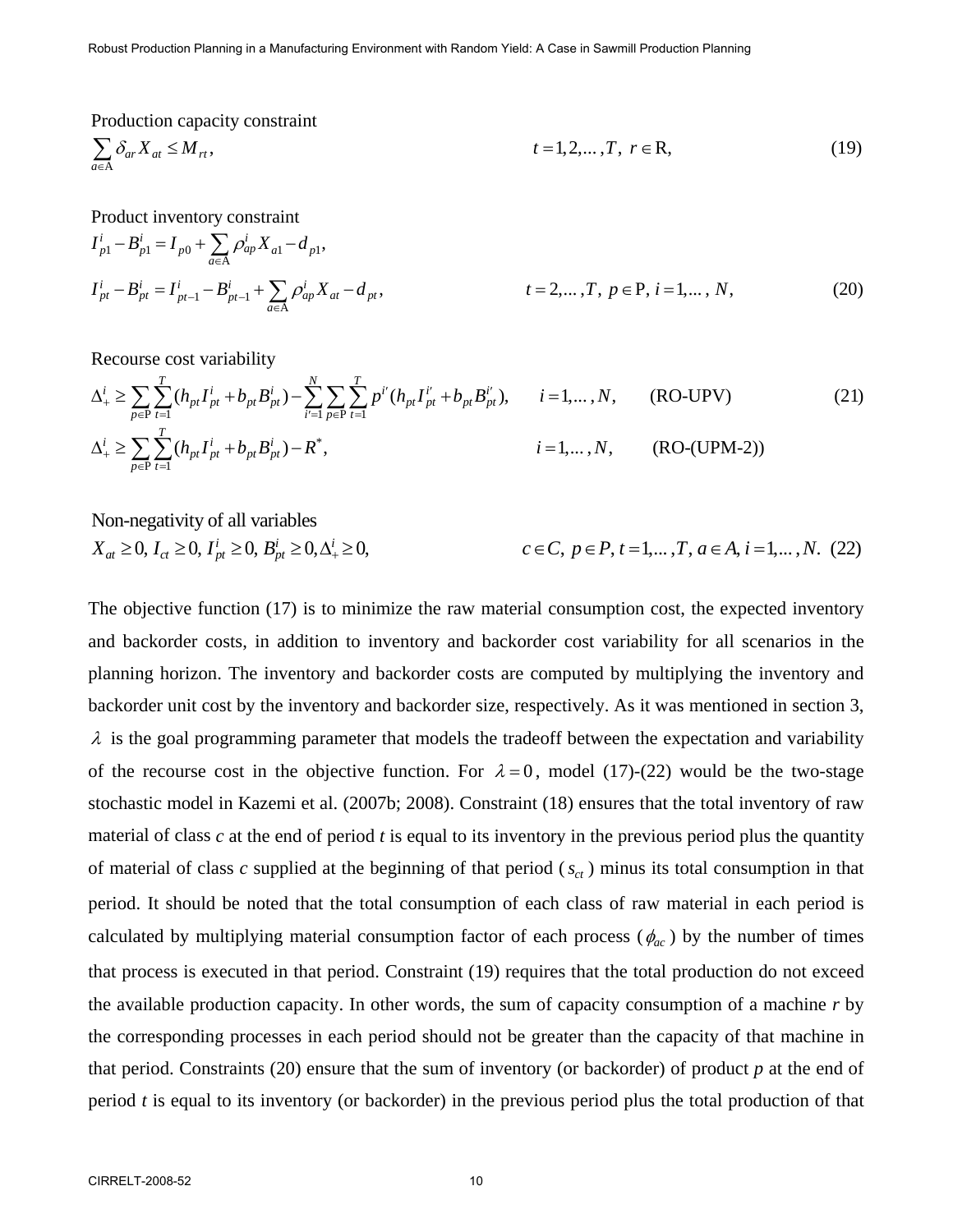product in that period, minus the product demand for that period. Total quantity of production for each product in each period is calculated as the sum of the quantities yielded by each of the corresponding processes regarding the yield ( $\rho_{ap}$ ) of each process. Due to the randomness of process yields ( $\rho_{ap}$ ), these constraints are defined for each scenario of processes yields. Constraints (21) compute the inventory and backorder cost variability for each scenario. Depending on the type of variability measure that is used in the RO model, the mentioned cost variability is defined as follows. In the RO-UPV model (see section 3) it is defined as the difference between the total inventory and backorder cost of each scenario and the expected inventory and backorder cost, while in the RO-(UPM-2) (see section 3) it denotes the difference between the total inventory and backorder cost of each scenario and a target inventory and backorder cost  $(R^*)$ . Note that constraints (21) and the non-negativity of  $\Delta^s_+$ together with the minimization in the objective function satisfy the definition of upper partial moment of order  $2((13) - (14))$  and upper partial variance  $((15) - (16))$ .

### **5. Scenario generation**

In this section, we explain how the scenarios for random processes yields ( $\rho_{ap}^{i}$ ) can be generated in the RO model. We define a scenario in this model as the combinations of scenarios for yields of individual processes. We suppose that the yields of different processes are independent. Therefore, as the first step, all possible scenarios for yields of each process should be determined and then these scenarios should be aggregated to generate the scenarios for the RO model. This approach is illustrated in figure 3. A scenario for the yields of process (*a*) (combination of a log class (*c*) and a cutting pattern (*s*)) in a sawing unit is defined as possible quantities of lumbers that can be produced by cutting pattern (*s*) after sawing each log of class (*c*). As an example of the uncertain yields in sawmills, consider the cutting pattern (*s*) that can produce 6 products (P1, P2, P3, P4, P5, P6) after sawing the logs of class (*c*). Table 1 represents four scenarios among all possible scenarios for the uncertain yield of this process.

### Insert figure 3 here

### Insert table 1 here

In this work, we assume that all the logs that will be processed in the next planning horizon are supplied from the same discrete of forest. Hence, a stationary probability distribution can be considered for the quality of logs and uncertain processes yields during the planning horizon. Regarding the limited volume of logs and dimensions of lumbers, we assume a discrete probability distribution for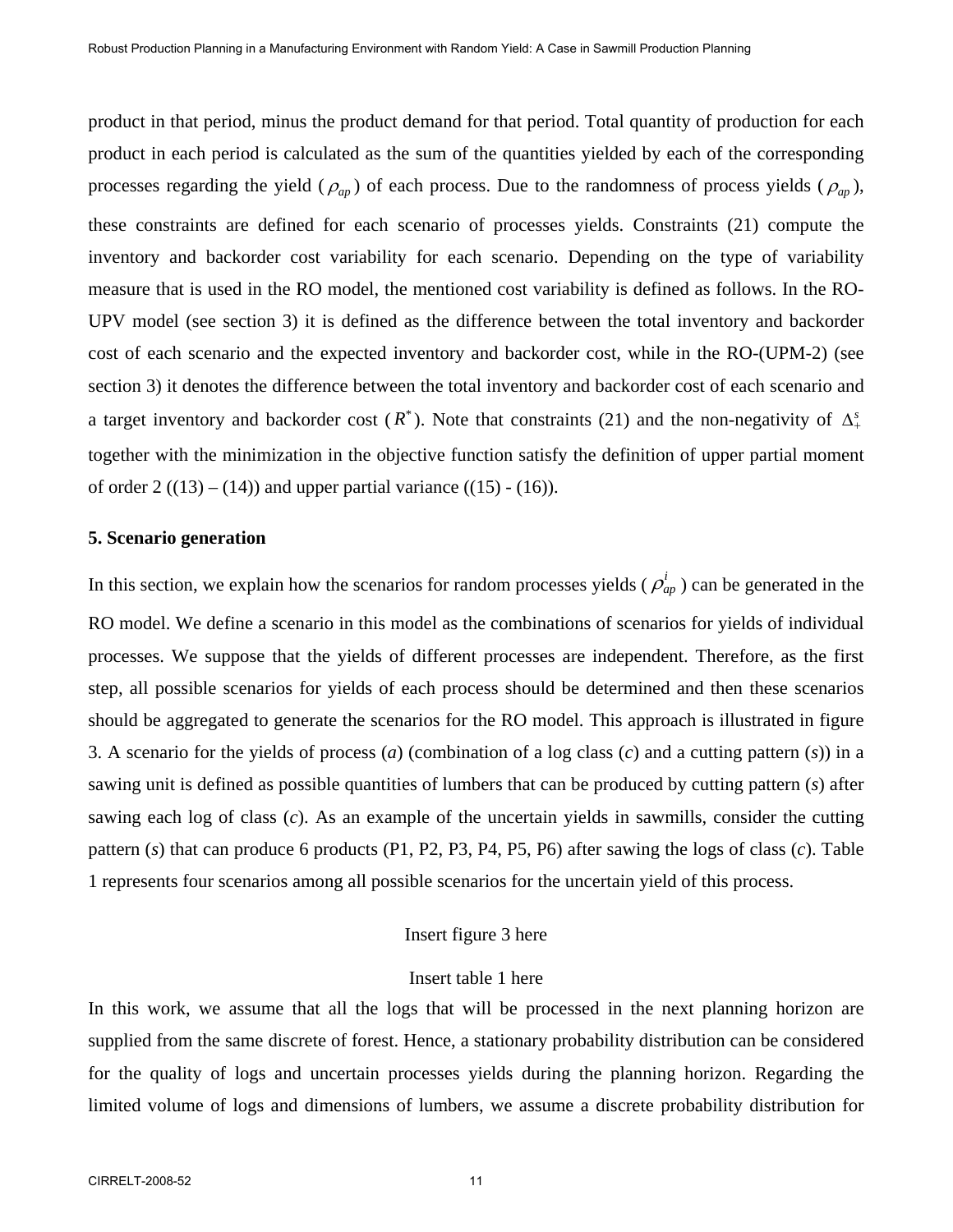processes yields. Furthermore, due to the wide variety of characteristics in each log class a huge number of scenarios for processes yields can be expected. The scenarios for processes yields with their probability distribution in the sawmills can be determined as follows.

1) Take a sample of logs in each class (e.g. 300 logs) and let them to be processed by each cutting pattern.

2) Register the yield of the process (the corresponding products with their quantity) for each individual log and consider the result as a scenario.

3) Having observed all the scenarios, calculate their probabilities as their proportion in the population of scenarios.

It should be noted that the implementation of the above approach is very difficult in the sawmills. In fact, the high production speed in the sawing unit makes it difficult to track the logs through the line and to observe the result of sawing individual logs. In this paper we use yield scenarios generated by a log sawing simulator which will be discussed more in sub-section 6.2.

### **6. Computational results**

In this section, we describe the characteristics of the prototype sawmill, scenario generation approach for uncertain processes yields, and some implementation details. We also provide the results of implementing the proposed robust optimization models for the sawmill example. We compare the recourse cost variability in the two RO models and two-stage stochastic one. We also discuss about the performance of the two robust optimization models in controlling backorder/inventory size variability and provide a framework to choose among them depending on the decision maker's risk preference.

### *6.1. Example description*

A prototype sawmill is used to illustrate the use of the two robust optimization models. The prototype sawmill is a typical softwood sawmill located in Quebec (Canada). The sawmill focuses on sawing high-grade products to the domestic markets as well as export products to the USA. It is assumed that the input bucked logs into the sawing unit are categorized into 3 classes based on their two ends diameters. 5 different cutting patterns are available. The sawing unit produces 27 products of custom sizes (e.g. 2(in) x4(in), 2(in) x6(in) lumbers) in four lengths. In other words, there are 15 processes all can produce 27 products with random yields. We consider two bottleneck machines: Trimmer and Bull. The planning horizon consists of 30 periods (days). Product demand in each period is assumed to be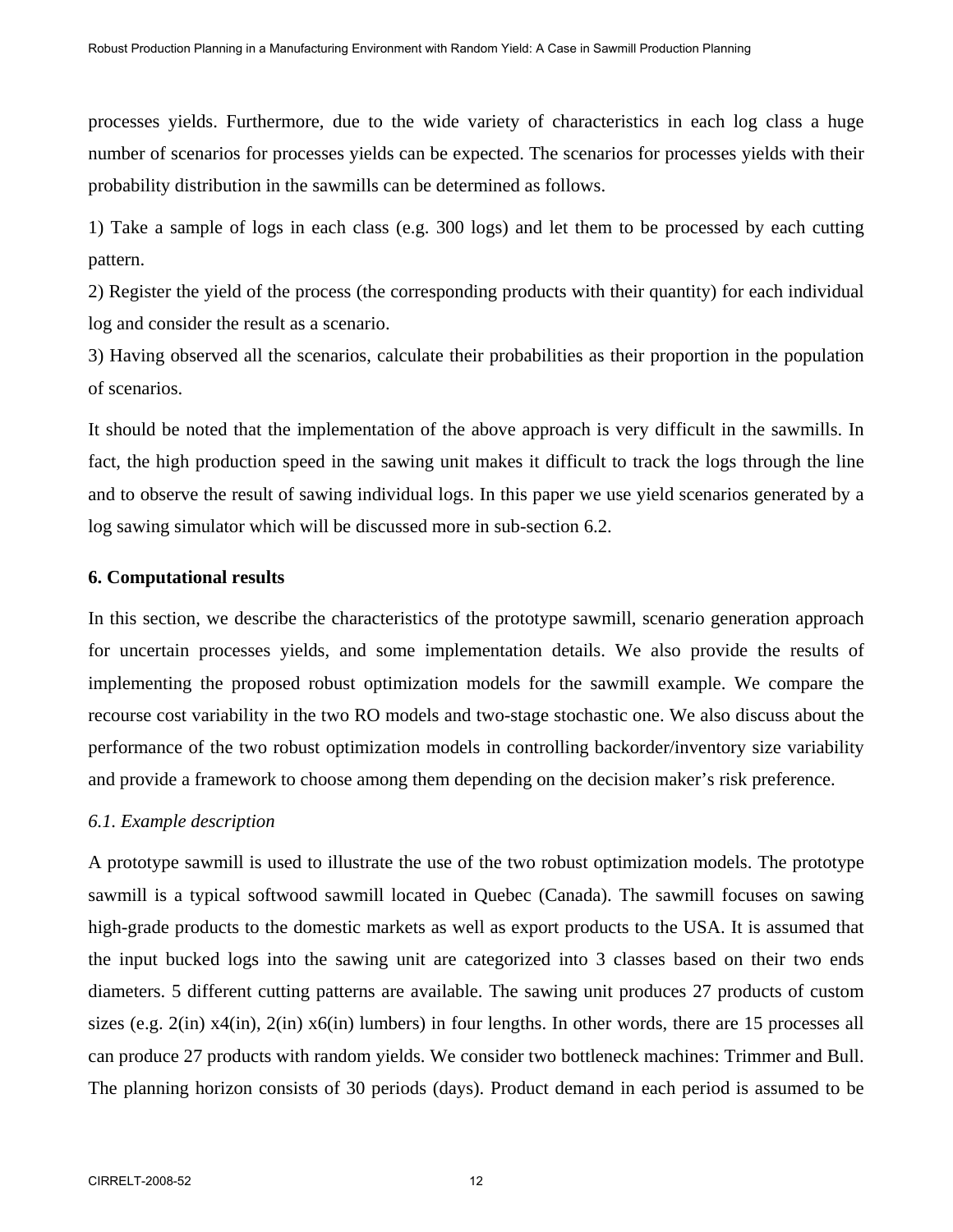deterministic which is determined based on the received orders. Lumbers that remain from one period to the next are subject to a unit holding cost. The unsatisfied demand is penalized by a unit backorder cost. We assume that the company is very service sensitive and wishes to fulfill customer demands on time as much as possible. Hence, the inventory costs of products are considered much lower than their backorder costs. The inventory holding cost is computed by multiplying the interest rate (per period) by the lumber price; the lumber price is considered as the backorder cost. It would be worth mentioning that the data used in this example are based on the gathered data from different sawmills in Quebec province (Canada). As the list of custom sizes, machine parameters and prices are proprietary, they are not reported in this paper.

### *6.2. Scenario generation for the uncertain processes yields*

In the prototype sawmill that we considered in this work, due to the lack of historical data on the yields of processes, the yield scenarios already generated by a log sawing simulator (Optitek) were used. "Optitek" was developed by a research company for Canada's solid wood products industry (Forintek Canada Corp.). "Optitek" simulates the sawing process in the sawing units of Quebec sawmills. It was developed based on the characteristics of a sample of logs in different log classes, as well as sawing rules available in Quebec sawmills. The inputs to this simulator include log class, cutting pattern, and the number of logs to be processed. The simulator considers the logs in the requested class with random physical and internal characteristics; afterwards it generates different quantity of lumbers for each log based on the sawing rules of the requested cutting pattern. The yielded lumbers of each log can then be considered as a scenario for the yields of the corresponding process.

Recall from section 4 that a yield scenario in the RO model is the combination of yield scenarios of all the processes in the problem. In this example we have 15 processes, each can produce 27 products. Thus, the RO model (17)-(22) includes 405 (27x15) yield coefficients  $\rho_{ap}$ . If we assume that each yield coefficient can take 5 different values, the number of scenarios for random yields in the RO model can be estimated as  $5^{405} \approx 1.2 \times 10^{283}$ . As solving the robust optimization model (17)-(22) for all scenarios of random yields is far beyond present computational capacities, a random sample of such scenarios is considered. Thus, we generated 250 scenarios by Monte Carlo sampling among the scenarios generated by "Optitek" for the same log classes and cutting patterns that we considered in this example. It should be noted that the same sample size for yield scenarios was used in a two-stage stochastic model for production planning in the same prototype sawmill in Kazemi et al. (2007b; 2008).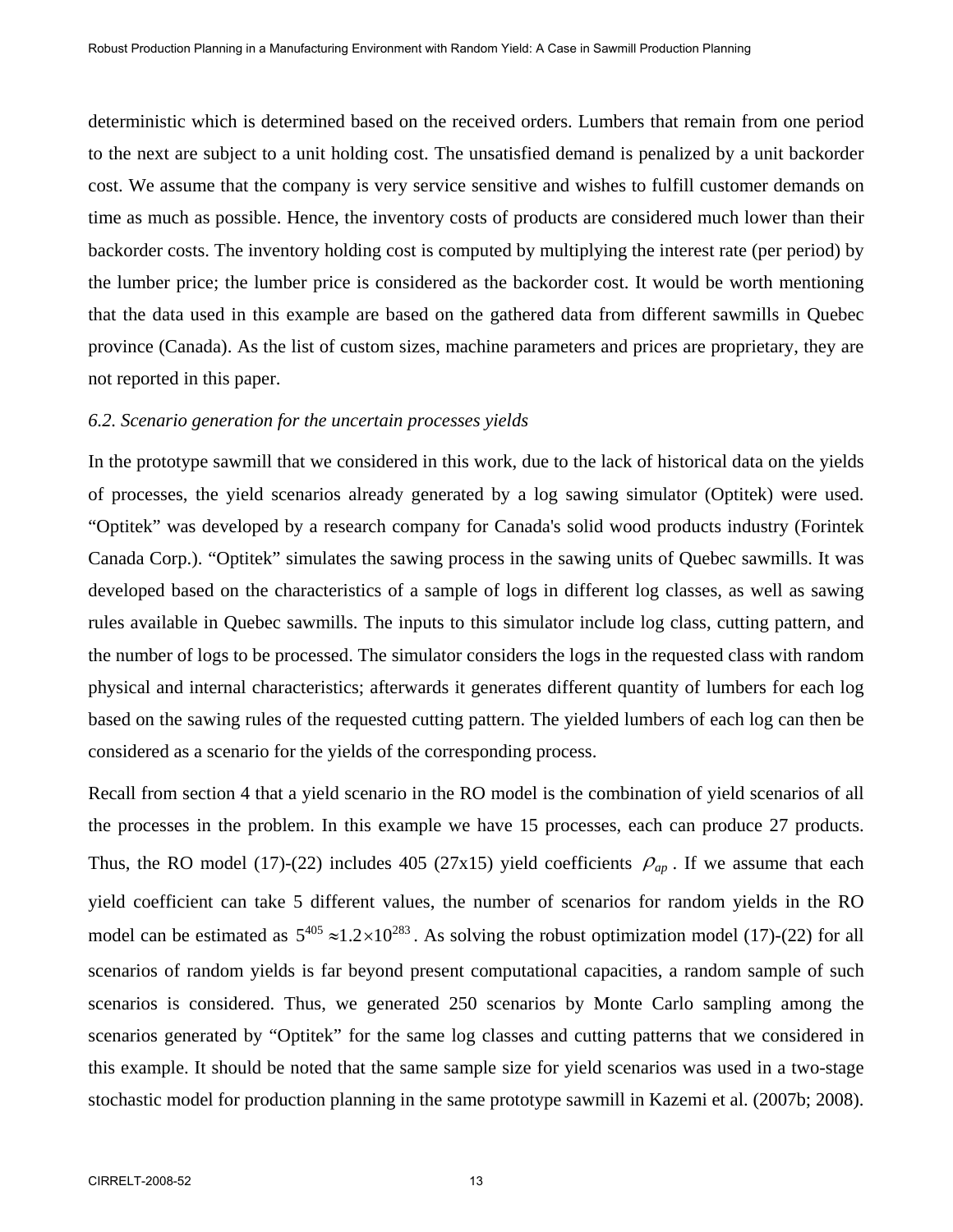Based on the sample average approximation (SAA) scheme which was applied in Kazemi et al. (2007b; 2008), by considering 250 scenarios a good approximate solution with an acceptable optimality gap can be obtained.

### *6.3. Implementation details*

By considering 250 scenarios for process yields in this example, the quadratic programming model (17)-(22) consists of 202900 constraints and 405790 decision variables. Both of the quadratic robust optimization models (RO-UPV and RO-(UPM-2)) were solved by CPLEX 10 barrier solver and all the calculations of the recourse cost variability for different values of goal programming parameter  $(\lambda)$  as well as threshold values  $(R^*)$  were performed by scripts in OPL Studio 5.1. All computations were carried out on a Pentium(R) IV 1.8 GHz PC with 512 MB RAM running Windows XP.

### *6.4. Results of robust optimization approach for the sawmill example*

In this section, we report the results of the implementation of the two robust optimization models for the prototype sawmill described in sub-section 6.1.

### *6.4.1. RO-(UPM-2) model results*

Remember from section 3 that RO-(UPM-2) model requires a target recourse cost  $R^*$ . It should be noted that the target cost can be determined based on the desired service level. In this sawmill example, we provide the target cost as a percentage of the optimal expected backorder and inventory cost when  $\lambda = 0$  (the standard two-stage stochastic program). For example, the expected backorder and inventory cost for this prototype sawmill, by considering 250 yield scenarios, without any penalty on recourse cost variability is 379367. As we mentioned before, a range of robust optimal solutions can be generated in the robust model as we change the robustness parameter  $\lambda$ . This parameter reflects the decision maker level of concern with exceeding the target cost for all scenarios of random yield. Table 2 presents the results of RO-(UPM-2) model for various  $R^* - \lambda$  combinations for the sawmill example.

### Insert table 2 here

When table 2 provides the value of 80% in column " $R^*$ ", the target cost is 379367 x 80% = 303494. In the second column in table 2 the values of  $\lambda$  are provided in multiples of 10<sup>-5</sup> since  $R^* = 379367$  and a quadratic variability measure is used in the RO-(UPM-2) model. The recourse cost variability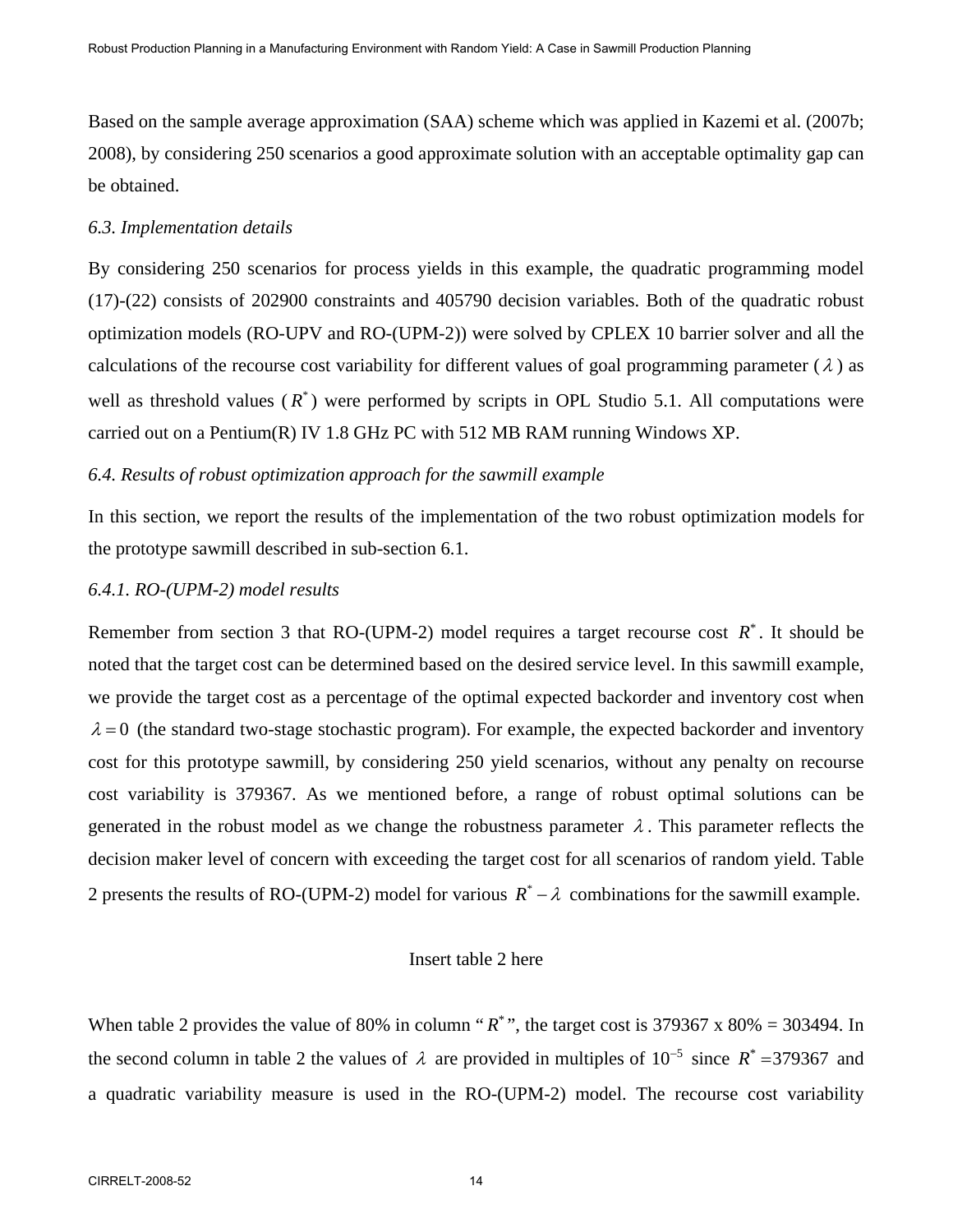measure in column 7 is presented as the square root of (13) used in RO-(UPM-2) model. The last column of table 2 includes CPU time (on minutes) for finding the optimal solution of RO-(UPM-2) model by CPLEX 10. As expected, for a given value of  $R^*$ , increasing  $\lambda$  reduces the backorder/inventory cost (size) variability. Thus, we can expect more control on the exceeding of each scenario's backorder/inventory cost over the target cost  $(R^*)$  as well as decreased expected backorder cost (size), although at the expense of increased raw material cost and the expected inventory cost (size). In other words, by enforcing the backorder/inventory cost variability measure in the objective function of model (17)-(22) (see section 4), the production level and consequently raw material consumption is increased in order to minimize the exceeding of backorder/inventory cost of all scenarios over the target cost. Furthermore, the increased inventory cost (size) is also the result of increasing the production level and raw material consumption. Figure 4 illustrates better the tradeoff between the backorder/inventory cost variability and raw material cost for different values of  $\lambda$  for each  $R^*$ . Figure 5 illustrate the tradeoff between the expected backorder and inventory cost by enforcing the robustness parameter in RO-(UPM-2) model for  $R^* = 100\%$ .

#### Insert figure 4 here

### Insert figure 5 here

As it can be observed from the results presented in table 2, decreasing the target recourse cost  $R^*$  in this example does not necessarily decrease the variability measure. This implies that the control on the exceeding of the backorder/inventory cost of scenarios over a target cost might be limited depending on the yield scenarios as well as problem constraints (i.e. raw material inventory and machine capacity constraints). In other words, by imposing a target cost on the variability measure in the RO model it might not be feasible to achieve a plan with small recourse cost variability. In this example, for the target costs  $R^*$  below or equal to the two-stage stochastic model expected recourse cost, by enforcing the value of  $\lambda$  the recourse cost variability can be decreased into a limited value. On the other hand, for higher values of  $R^*$  (120% and 140%) more robust production plans with less variable backorder/inventory cost (size) can be achieved at the expense of lower service level (higher expected backorder size).

From the above discussions, it can be concluded that, if the decision maker wishes to use RO-(UPM-2) model to obtain a robust production plan, he/she should choose a value of  $\lambda$  which reflects his/her risk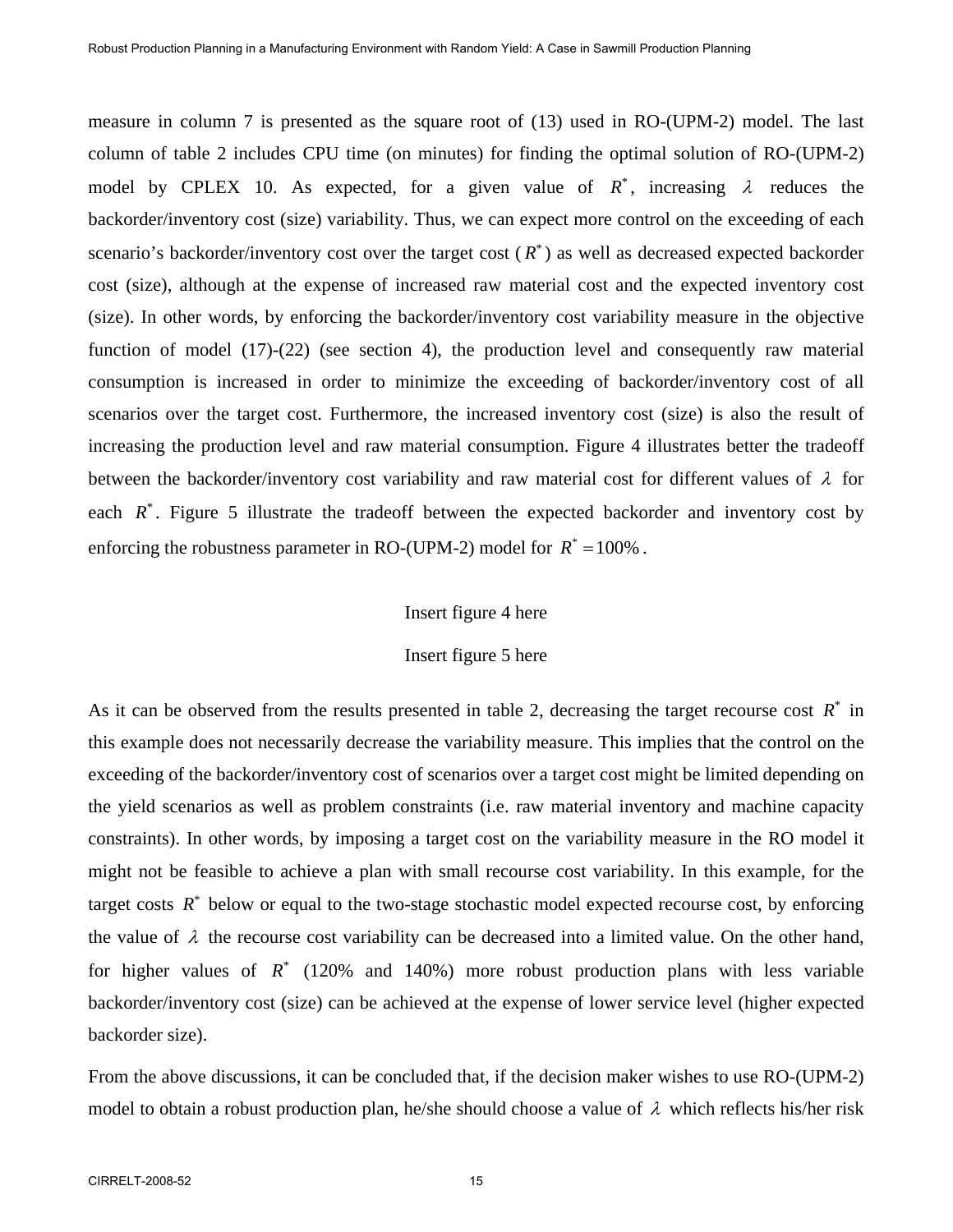aversion about backorder/inventory cost (size) variability as well as increased raw material consumption and expected inventory cost (size). Moreover, it might not be feasible to achieve a completely robust production plan by considering any desirable service level (target cost  $R^*$ ), depending on the yield scenarios and problem constraints.

### *6.4.2. RO-(UPV) model results*

Table 3 presents the results of RO-(UPV) models as well as the two-stage stochastic LP (2-stage stochastic LP) for the sawmill example. In the second column in table 3 the values of  $\lambda$  are provided in multiples of  $10^{-5}$  since a quadratic variability measure is used in the RO-(UPV) model. The recourse cost variability measure in column 7 is presented as the square root of (15) used in RO-(UPV) model. The last column of table 3 includes CPU time (on minutes) for finding the optimal solution of RO- (UPV) model by CPLEX 10.

### Insert table 3 here

In the RO-(UPV) model, as it can be observed from table 3, by increasing the value of parameter  $\lambda$ , the backorder/inventory cost variability decreases significantly, while the expected backorder cost is augmented considerably and the expected inventory cost and the raw material cost is decreased. In other words, by enforcing the backorder/inventory cost variability measure in the objective function of model (17)-(22) (see section 4), a higher expected backorder/inventory cost is determined by the model to minimize the exceeding of backorder/inventory cost of all scenarios over the expected backorder/inventory cost. Thus, the expected backorder size is increased and consequently production level and raw material consumption are decreased. Furthermore, the decreased expected inventory cost is also the result of decreasing the production level and raw material consumption. Figure 6 illustrates the tradeoff between the backorder/inventory cost variability and the expected backorder/inventory cost in RO-(UPV) model.

### Insert figure 6 here

From the above discussions, it can be concluded that if the decision maker wishes to have a robust production plan by using RO-UPV model, he/she should choose a value of  $\lambda$  which reflects his/her risk aversion about backorder size variability as well as increased expected backorder cost (size). Since the customer service level is defined in this work as the proportion of customer demand that can be fulfilled, the increased expected backorder cost (size) leads to decreased customer service level.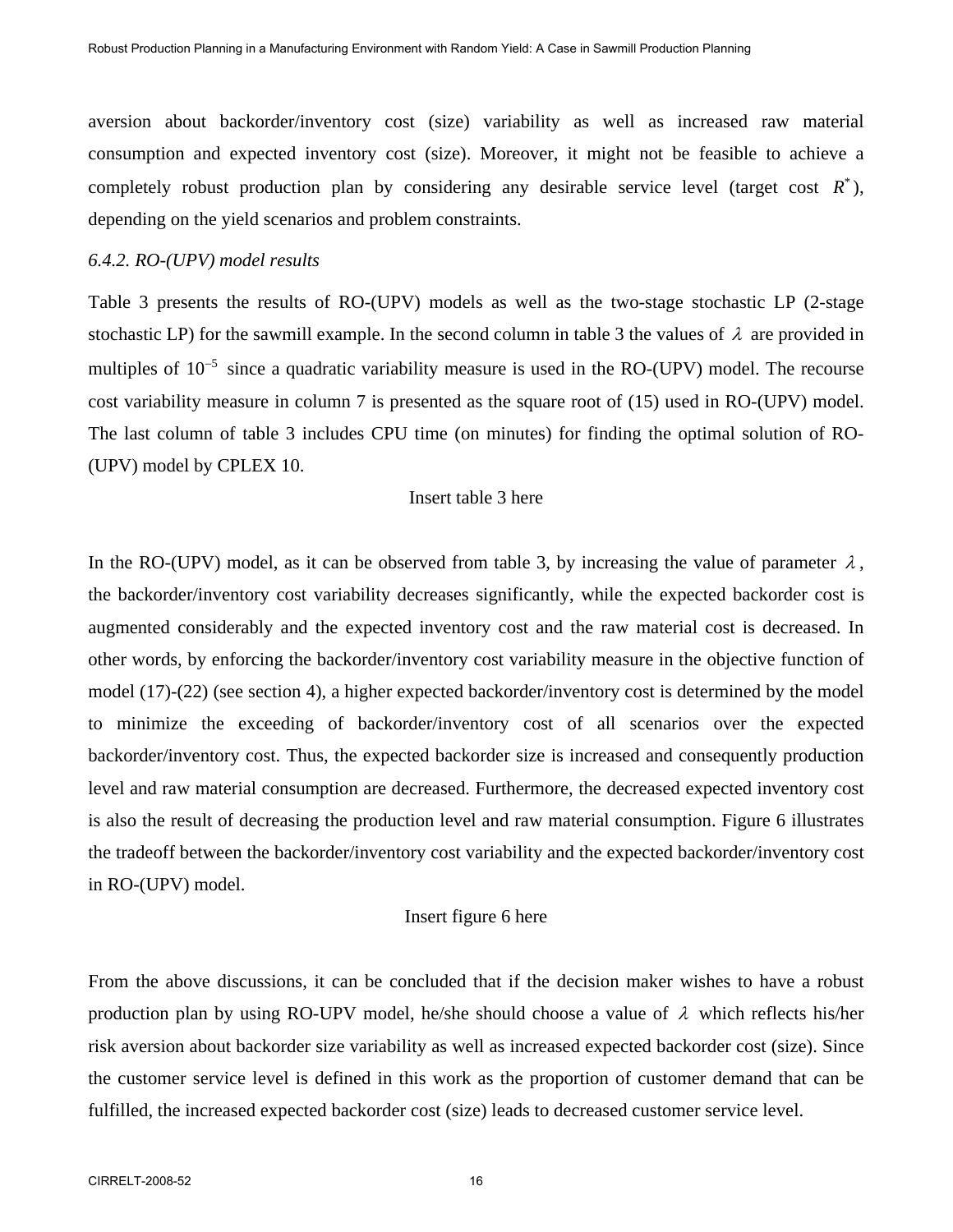It should be noted that, setting a value for  $\lambda$  and  $R^*$  in the above robust optimization models requires explicit managerial input regarding the degree of risk aversion that is appropriate for a given situation. In practical sense, it is probably most effective to run the model with a substantial range of  $\lambda$ , and  $R^*$ values, creating a set of solutions like the set graphed in table 2, and 3 and figures 4 and 6 and let the mangers pick a desired solution from that set, rather than trying to specify the most appropriate value of  $\lambda$  and  $R^*$  in priori.

### *6.4.3. Comparison between RO-(UPM-2) and RO-UPV models performances*

As the expected recourse cost is not limited by a target value in RO-UPV model, the backorder/inventory cost (size) variability can be controlled as much as possible by increasing the value of  $\lambda$ . On the other hand, in RO-(UPM-2) model, the control over recourse cost variability depends on the target cost (target service level) as well as yield scenarios and problem constraints. Figure 7 illustrates the difference between the robustness of optimal solutions in RO-(UPM-2) model and RO-UPV model for different values of  $R^*$  and  $\lambda$ . In figure 7, as the target cost  $R^*$  increases (the service level decreases) in RO-(UPM-2) model, the robustness of plans proposed by this model gets closer to those of RO-UPV model. However, more robust solution of RO-UPV model might own larger expected backorder cost (size) (lower customer service level) compared with those of RO-(UPM-2) model. The comparison between the total costs of both RO models is presented in figure 8. Finally, as it is shown in tables 2 and 3, the execution time of RO-UPV model is also larger than that of RO- (UPM-2) one.

### Insert figure 7 here

### Insert figure 8 here

In a very service-sensitive company that wants to establish a reputation for always meeting customer service level, the robust optimization formulation allows a decision maker to see explicitly what possible tradeoffs between backorder/inventory cost (size) variability and the expected cost exists, and to choose a solution that is consistent with his/her willingness to accept risk. In the sawmill example, the following decision framework can be proposed. If the decision maker prefers to determine a robust customer service level that remains near optimal as much as possible for all scenarios of random yield, he/she should select the solution of RO-UPV model which results in less backorder/inventory cost (size) variability. However, the solution of this model might result high expected backorder cost (size)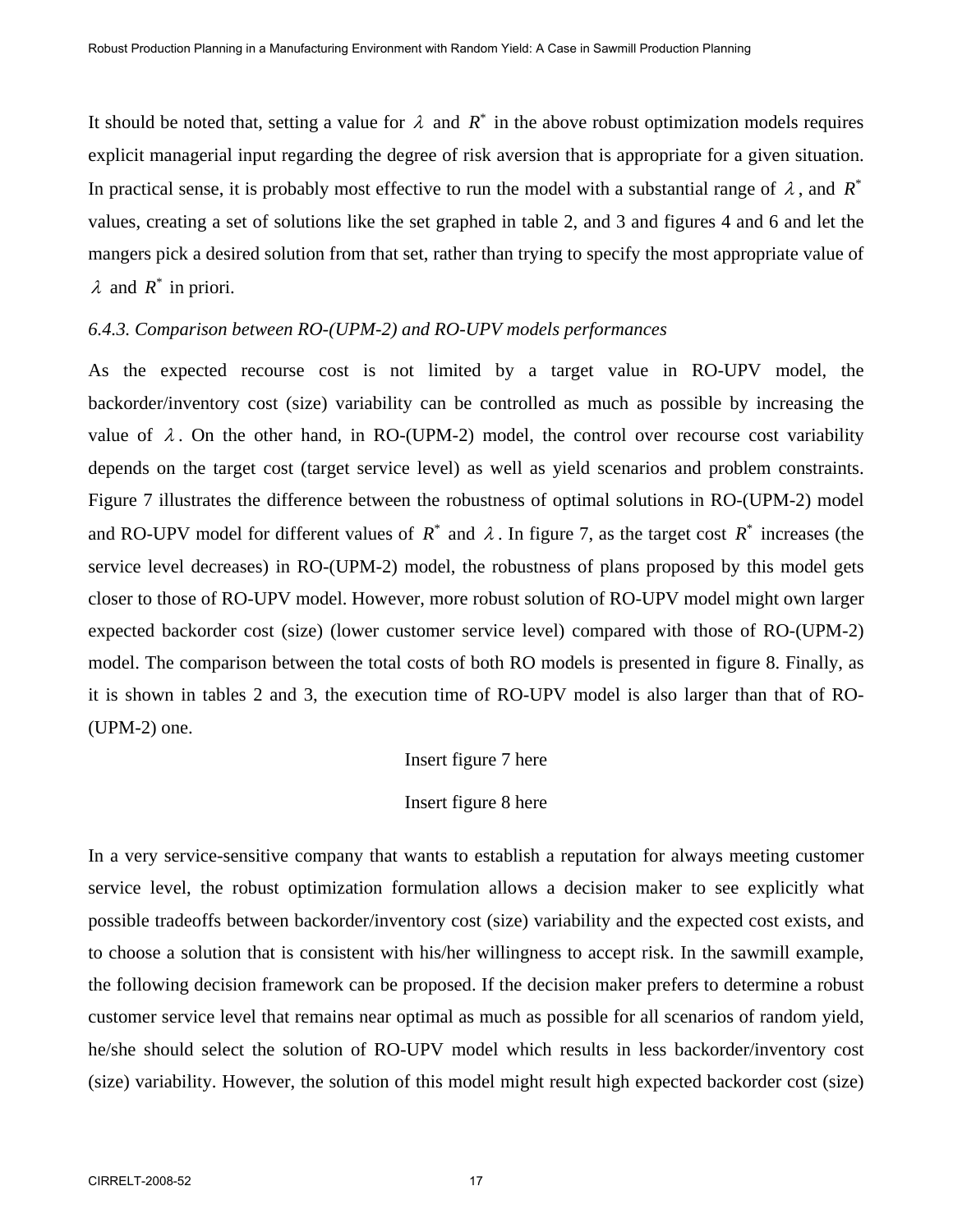which reduces customer service level. Thus, in the case of choosing the RO-UPV model, a value of robustness term  $\lambda$  should be selected that reflects appropriately the tradeoff between risk aversion level of the decision maker about the robustness of customer service level and the expected backorder cost (size). By choosing the smaller values of  $\lambda$ , lower expected backorder size and consequently better service level can be promised to the customer while this service level is not completely robust. On the other hand, larger values of  $\lambda$  result in promising lower service level to the customer which is considerably robust. In a company where the variability of backorder size (customer service level) is less crucial for the decision-maker, the solution of RO-(UPM-2) can be selected which results an expected backorder size (service level) close to a target one. However the desired robustness level of the plans might not be necessarily achieved depending on the problem constraints and yield scenarios. In this case,  $\lambda$  should be selected that reflects appropriately the tradeoff between the risk aversion level of the decision maker about the robustness of customer service level and raw material and expected inventory cost.

### **7. Conclusions**

In this paper, two robust optimization models with different variability measures were proposed to address multi-period sawmill production planning by considering the uncertainty in quality of raw materials (logs). The computational results of addressing a prototype sawmill by this approach provides evidence supporting the advantages of robust optimization approach in generating more robust production plans over the 2-stage stochastic programming approach. Furthermore, the tradeoff between the plan's robustness (backorder/inventory cost (size) variability) and raw material consumption and expected backorder/ inventory cost (size) for different values of robustness term is discussed for both models. The robust optimization models are compared in terms of their performance in controlling backorder size (customer service level) variability for all scenarios in addition to their total cost (raw material and the expected backorder/inventory cost). A decision framework is also proposed to select among two RO models based on risk aversion level of decision maker for the robustness of backorder size (customer service level) and the increased total cost. Although these results are found for sawmill production planning, the proposed approach in this work can be applied for production planning in other manufacturing environments where non-homogeneous and random characteristics of raw materials result in random yield. Future research will consider also the products demands as random variables in order to obtain more realistic production plans.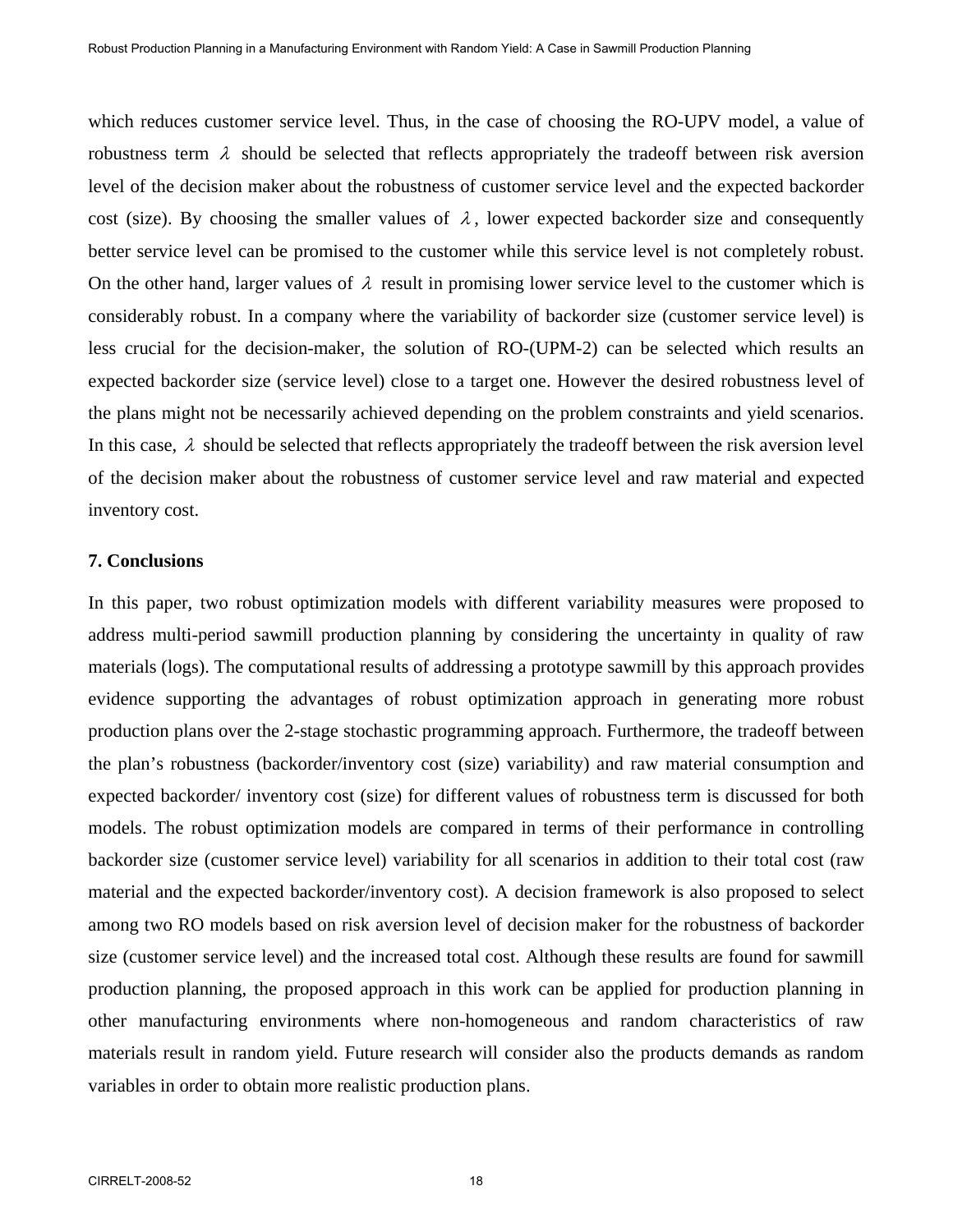### **8. Acknowledgment**

This work was supported by For@c research consortium of Université Laval.

### **9. References**

Bakir M.A., Byrune M.D. Stochastic linear optimization of an MPMP production planning model. International Journal of Production Economics 1998; 55; 87-96.

Birge J. R., Louveaux F. Introduction to stochastic programming. Springer: New York; 1997.

Escudero L.F., Kamesam P.V., King A.J., Wets R.J-B. Production planning via scenario modeling. Annals of Operations Research 1993; 43; 309-335.

Gaudreault J., Rousseau A., Frayret J.M., Cid F. Planification opérationnelle du sciage. For@c technical document; Quebec (Canada); 2004.

Kall P., Wallace S.W. Stochastic programming. John Wiley & sons: New York; 1994.

Kall P., Mayer J. Stochastic linear programming. Springer's International Series: New York; 2005.

Kazemi Zanjani M., Nourelfath M., Ait-Kadi D. Production planning for simultaneous production of multiple products by alternative processes with random yield. Proceedings of 7e Congrès international de génie industriel (2007); Trois-Rivières (Canada); 2007a.

Kazemi Zanjani M., Nourelfath M., Ait-Kadi D. A stochastic programming approach for production planning in a manufacturing environment with random yield. CIRRELT 2007-58 working document; Québec (Canada); 2007b.

Kazemi Zanjani M., Ait-Kadi D., Nourelfath M. A stochastic programming approach for sawmill production planning. Proceedings of 7e Conférence Internationale de MOdélisation et SIMulation (MOSIM'08); Paris (France); 2008.

Leung S.C.H., Wu Y. A robust optimization model for stochastic aggregate production planning. Production Planning & Control 2004; 15:5; 502-514.

Leung S.C.H., Tsang S.O.S., W.L. Ng, Wu Y. A robust optimization model for multi-site production planning problem in an uncertain environment. European Journal of Operational Research 2006; doi:10.1016/j.ejor.2006.06.011.

List G.F., Wood B., Nozick L.K., Turnquist M.A., Dean J.A., Kjeldgaard E.A., Lawton C.R. Robust optimization for fleet planning under uncertainty. Transportation Research part E 2003; 39; 209-227.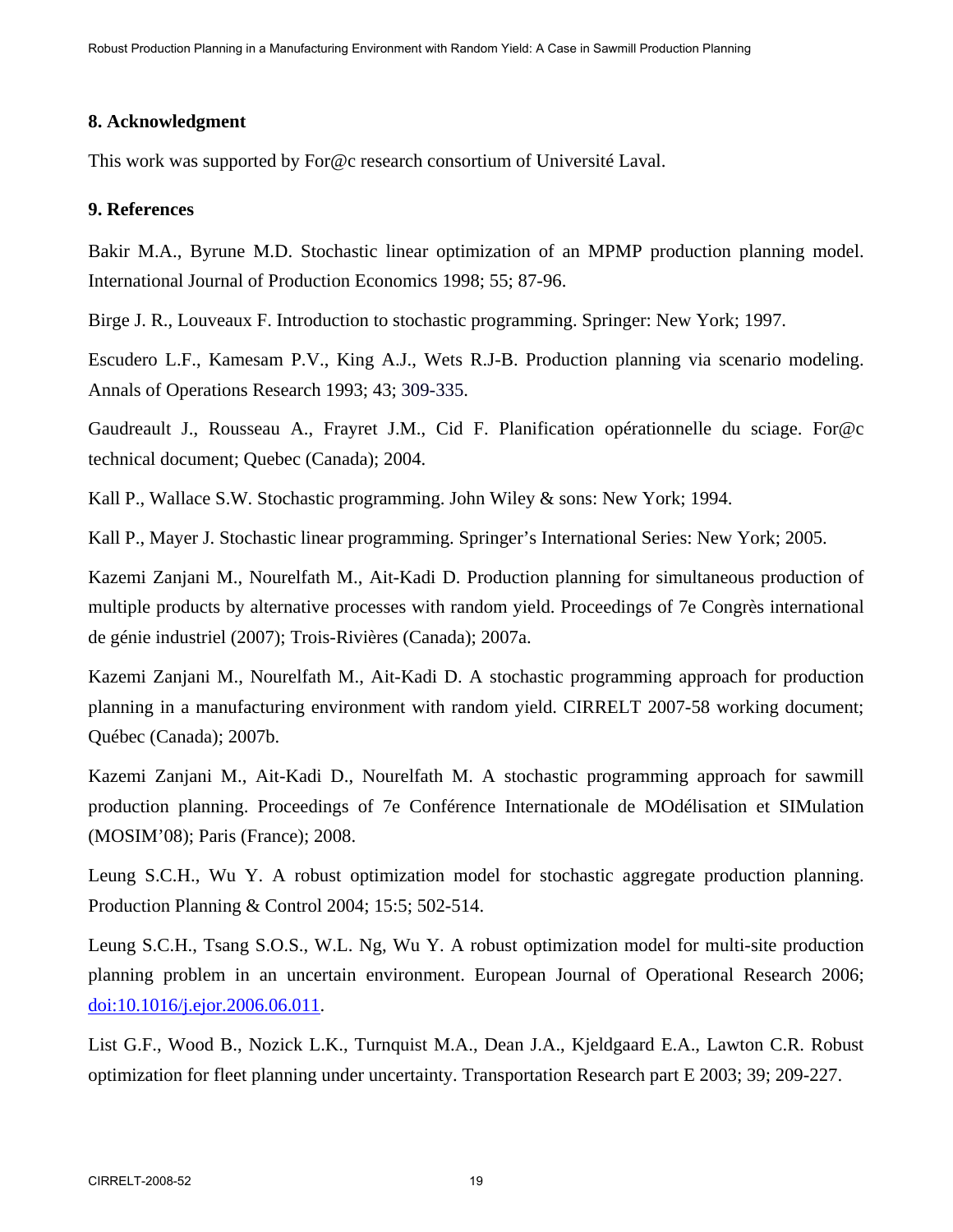Markowitz, H. Portfolio selection, efficiency diversification of investments. John Wiley & Sons: New York; 1959.

Malcolm S.A., Zenios S.A. Robust optimization of power systems capacity expansion under uncertainty. Journal of Operational Research Society 1994; 45; 1040-1049.

Maness T.C., Adams D.M. The combined optimization of log bucking and sawing strategies. Wood and Fiber Science 1991; 23; 296-314.

Maness T.C., Norton S.E. Multiple-period combined optimization approach to forest production planning. Scandinavian Journal of Forest Research 2002; 17; 460-471.

Mendoza G.A., Meimban R.J., Luppold W.J., Arman P.A. Combined log inventory and process simulation models for the planning and control of sawmill operations. Proceeding 23rd GIRP International Seminar on Manufacturing Systems, Nancy (France); 1991.

Mulvey J.M., Vanderbei R.J., Zenios S.A. Robust optimization of Large-scale systems. Operations Research 1995; 43:2; 264-281.

Shabbir A., Shahinidis N.V. Robust process planning under uncertainty. Industrial & Engineering Chemistry Research 1998; 37; 1883 -1892.

Takriti S., Shabbir A. On robust optimization of two-stage systems. Mathematical Programming 2004; Ser. A; 99; 109-126.

Yu C., Li H. A robust optimization approach for stochastic logistic problems. International Journal of Production Economics 2000; 64; 385-397.

### **10. Tables**

| Scenarios | Products |    |                |                |    |  |
|-----------|----------|----|----------------|----------------|----|--|
|           | D        | D. | D <sub>0</sub> | P <sub>4</sub> | Dς |  |
|           |          |    |                |                |    |  |
|           |          |    |                |                |    |  |
|           |          |    |                |                |    |  |
|           |          |    |                |                |    |  |

Table 1. Scenarios for yields of a process in a sawing unit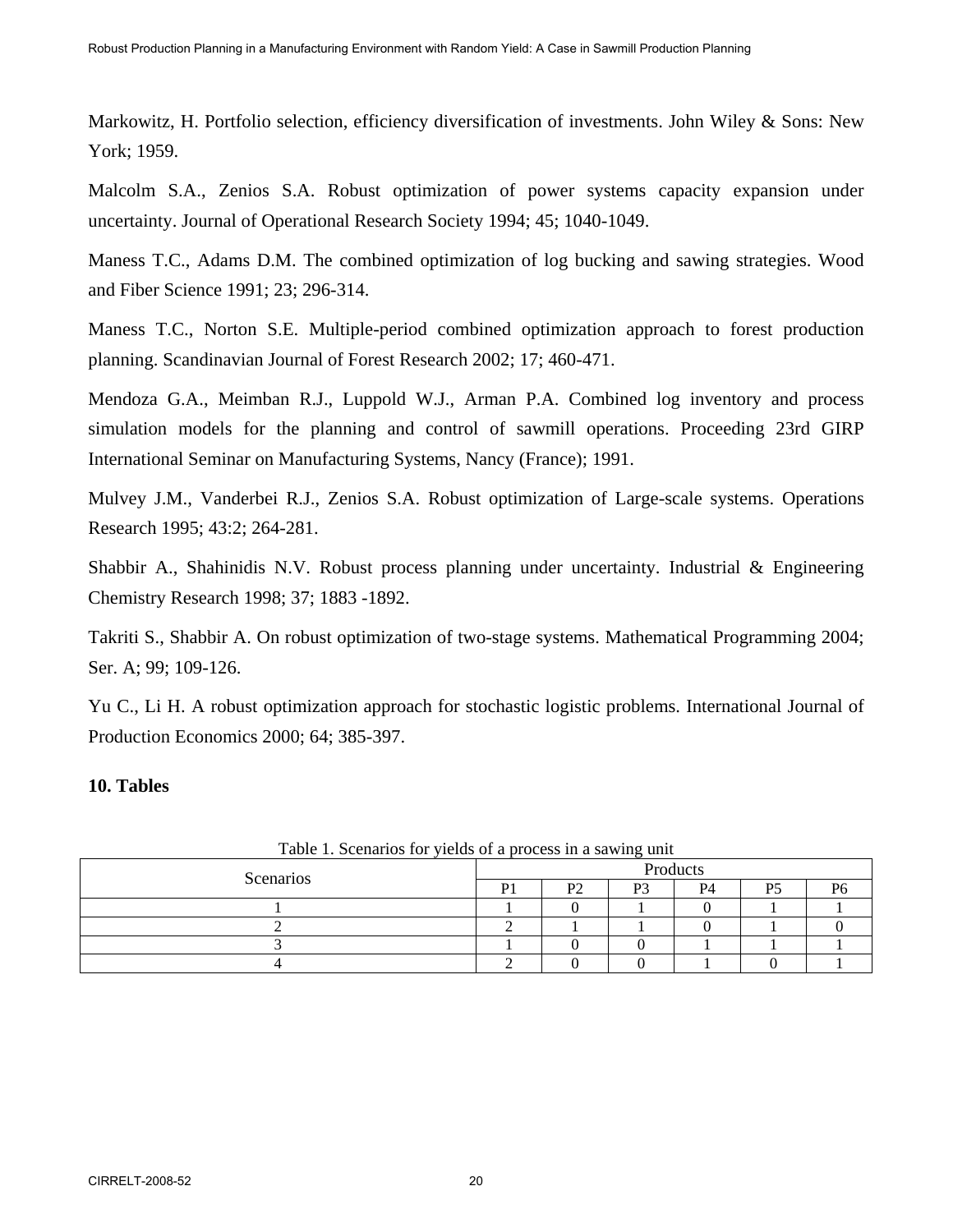| $R^*$          | λ              | Raw      | <b>Expected recourse</b> | Expected  | Expected  | Recourse                                   | <b>CPU</b> |
|----------------|----------------|----------|--------------------------|-----------|-----------|--------------------------------------------|------------|
|                |                | material | (backorder/inventory)    | backorder | inventory | (backorder/inventory)                      | time       |
|                |                | cost     | cost                     | cost      | cost      | cost variability ( $\overline{\Delta}_+$ ) | (min.)     |
| $\blacksquare$ | $\Omega$       | 155473   | 379367                   | 378560    | 807       |                                            | 3.3        |
| 60%            | 1              | 218392   | 343974                   | 342942    | 1032      | 178009                                     | 4.5        |
|                | $\overline{c}$ | 236984   | 340742                   | 339662    | 1080      | 176136                                     | 4.5        |
|                | 5              | 259574   | 339013                   | 337895    | 1118      | 175070                                     | 4.5        |
|                | 10             | 275420   | 338259                   | 337121    | 1138      | 174592                                     | 4.5        |
|                | 20             | 285092   | 338041                   | 336900    | 1141      | 174474                                     | 4.5        |
| 80%            | 1              | 210971   | 346041                   | 345031    | 1009      | 137648                                     | 4.5        |
|                | $\overline{2}$ | 228366   | 342169                   | 341110    | 1059      | 135700                                     | 4.5        |
|                | 5              | 252038   | 339526                   | 338420    | 1106      | 134252                                     | 4.5        |
|                | 10             | 269560   | 338756                   | 337640    | 1116      | 133738                                     | 4.5        |
|                | 20             | 280942   | 338406                   | 337285    | 1121      | 133533                                     | 4.5        |
|                | 1              | 201327   | 349348                   | 348369    | 979       | 98539                                      | 4.5        |
|                | $\overline{2}$ | 219352   | 343931                   | 342896    | 1035      | 96124                                      | 4.5        |
| 100%           | 5              | 242070   | 340381                   | 339292    | 1089      | 94284                                      | 4.5        |
|                | 10             | 258540   | 339528                   | 338435    | 1093      | 93611                                      | 4.5        |
|                | 20             | 272871   | 338812                   | 337702    | 1110      | 93195                                      | 4.5        |
| 120%           | 1              | 191259   | 354018                   | 353074    | 944       | 62844                                      | 4.5        |
|                | $\overline{2}$ | 205886   | 348158                   | 347165    | 993       | 60523                                      | 4.5        |
|                | 5              | 227558   | 342977                   | 341925    | 1052      | 58490                                      | 4.5        |
|                | 10             | 243688   | 340873                   | 339787    | 1085      | 57644                                      | 4.5        |
|                | 20             | 257247   | 340047                   | 338962    | 1085      | 57145                                      | 4.5        |
|                | 1              | 181544   | 359445                   | 353074    | 944       | 42515                                      | 4.5        |
| 140%           | $\overline{2}$ | 194034   | 353158                   | 347165    | 993       | 41033                                      | 4.5        |
|                | 5              | 213167   | 346798                   | 341925    | 1052      | 39364                                      | 4.5        |
|                | 10             | 227432   | 344132                   | 339787    | 1085      | 38532                                      | 4.5        |
|                | 20             | 240147   | 342989                   | 338962    | 1085      | 38091                                      | 4.5        |

Table 2. Results of RO-(UPM-2) model for sawmill example - The values of  $\lambda$  are in multiples of 10<sup>-5</sup>.

Table 3. Results of RO-(UPV) model for sawmill example - The values of  $\lambda$  are in multiples of  $10^{-5}$ .

| λ        | Raw<br>material<br>cost | Expected recourse<br>(backorder/inventory)<br>cost | Expected<br>backorder<br>cost | Expected<br>inventory<br>cost | Recourse<br>(backorder/inventory)<br>cost variability $(\overline{\Delta}_{+})$ | <b>CPU</b><br>time<br>(min.) |
|----------|-------------------------|----------------------------------------------------|-------------------------------|-------------------------------|---------------------------------------------------------------------------------|------------------------------|
| $\Omega$ | 155473                  | 379367                                             | 378560                        | 807                           | 111627                                                                          | 3.3                          |
|          | 134286                  | 537009                                             | 536298                        | 711                           | 50000                                                                           | 12                           |
| 2        | 137009                  | 628833                                             | 628118                        | 715                           | 25000                                                                           | 12                           |
|          | 129062                  | 751170                                             | 750492                        | 678                           | 10000                                                                           | 12                           |
| 10       | 118655                  | 831630                                             | 831004                        | 626                           | 5000                                                                            | 12                           |
| 20       | 102452                  | 923633                                             | 923089                        | 544                           | 2500                                                                            | 12                           |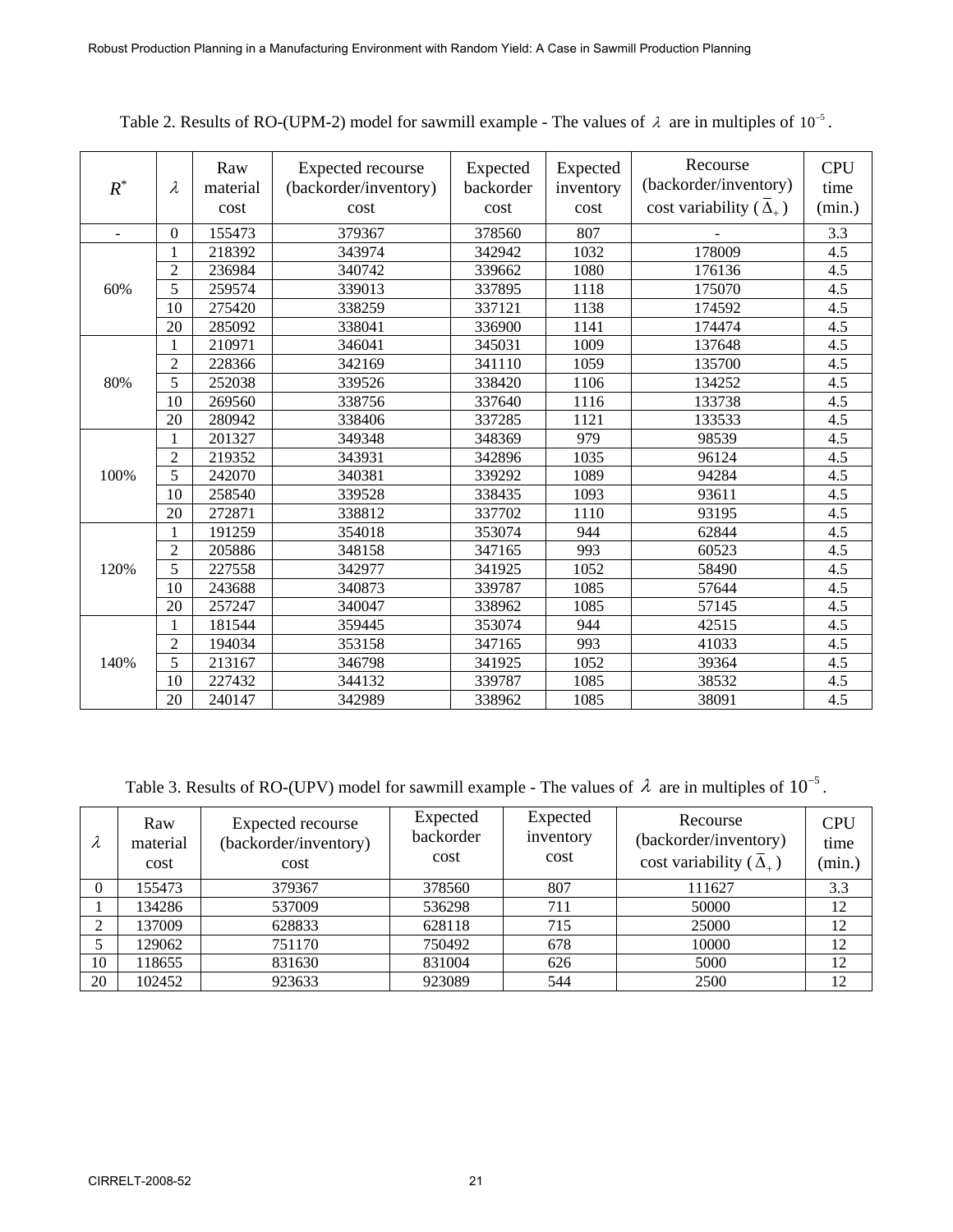### **11. Figures**



Figure 1.Illustration of sawmills processes



Figure 2. Three possible cutting patterns in a sawmill



 $n$ : number of individual processes

Figure 3. Scenario generation approach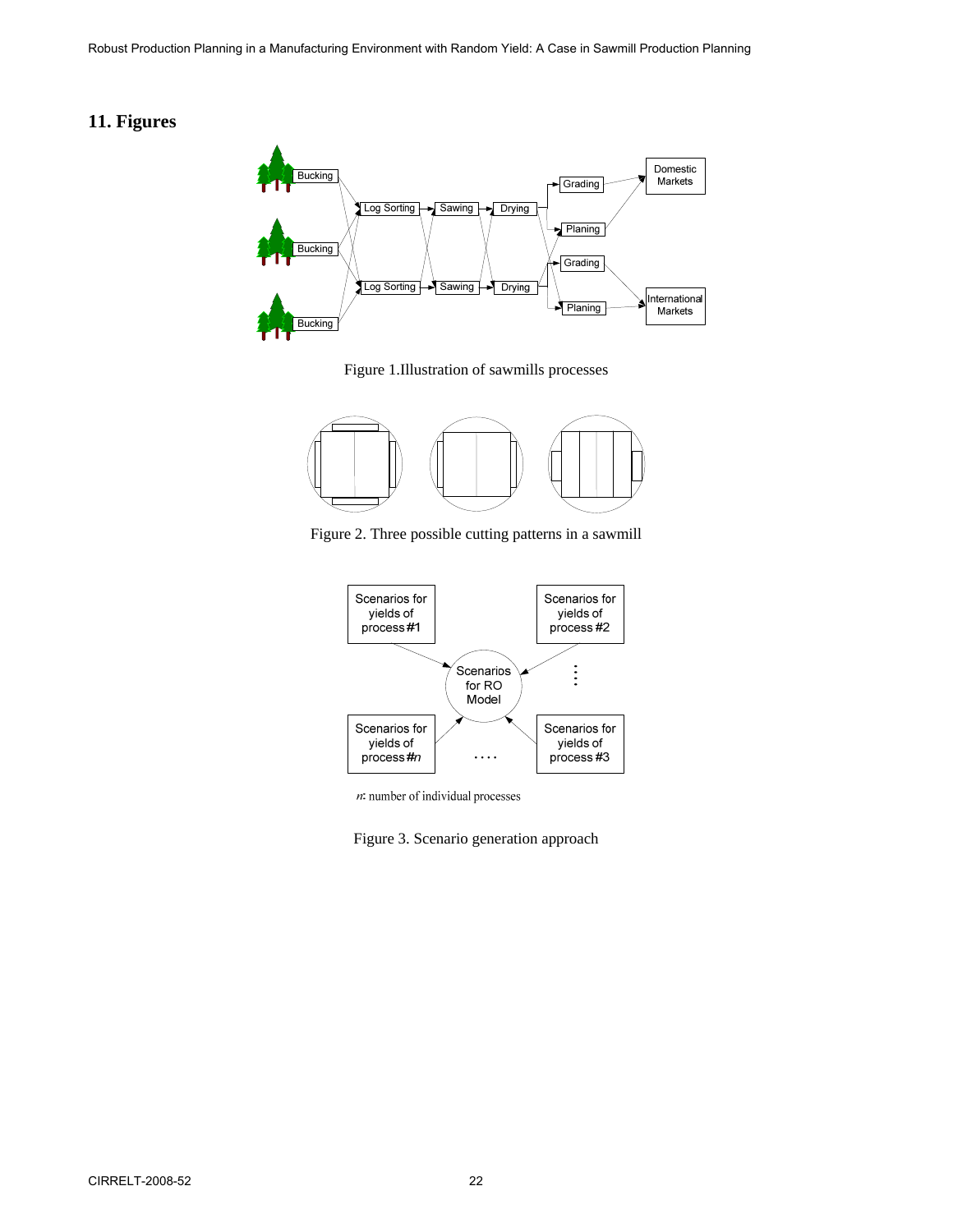

Figure 4. Raw material cost and backorder/inventory cost variability tradeoff in RO-(UPM-2) model for different values of  $\lambda$  and  $R^*$ 



Figure 5. Tradeoff between the expected backorder and inventory costs for different values of  $\lambda$  ( $R^* = 100\%$ ) in RO-(UPM-2) model



Figure 6. Expected backorder/inventory cost and backorder/inventory cost variability tradeoff in RO-(UPV) model for different values of  $\lambda$